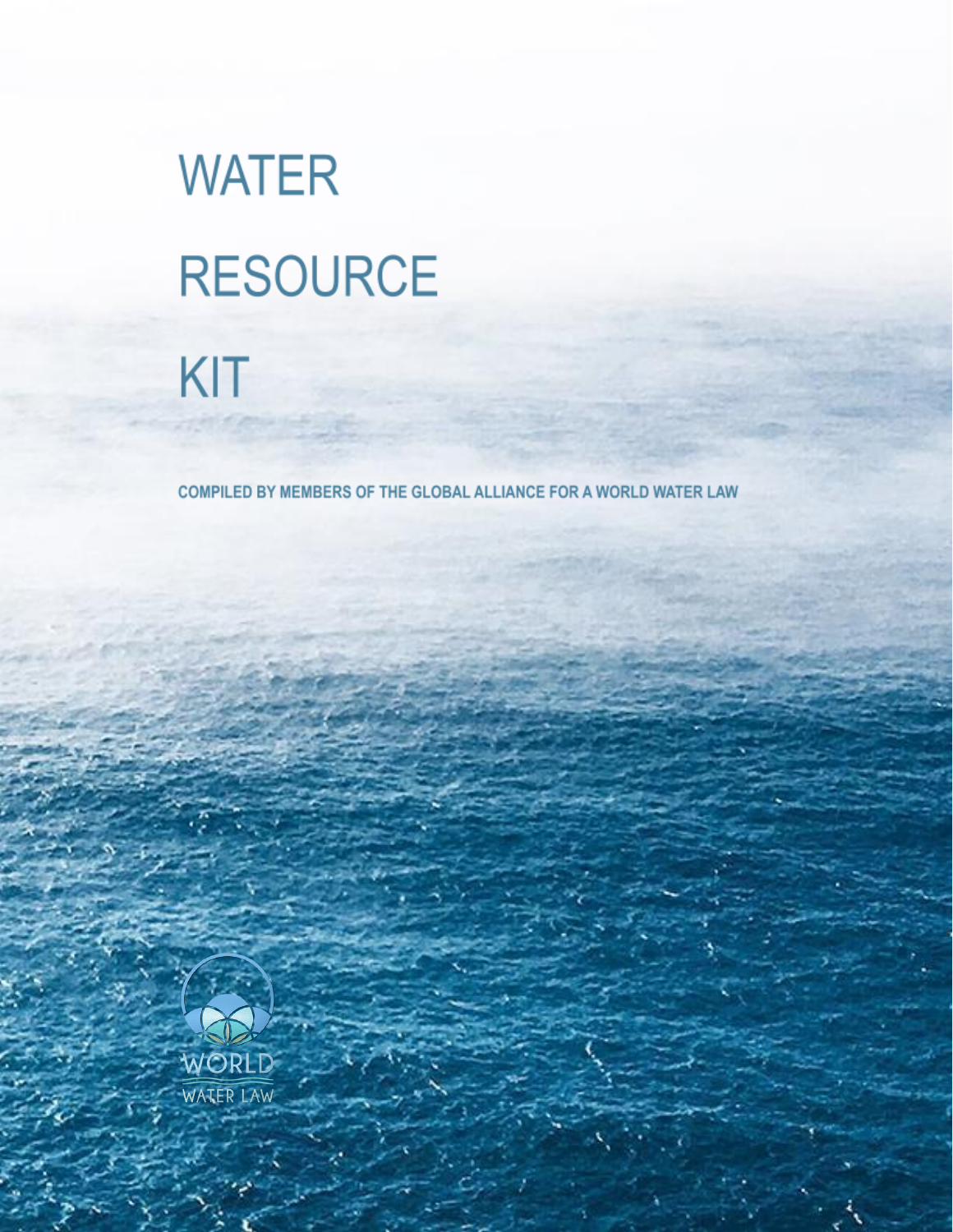# WATER RESOURCE KIT

An evolving, co-creative initiative by members of the **[Global Alliance for a World Water](https://www.worldwatercommunity.com/global-alliance/) Law**

### **INTRODUCTION**

What does humanity need to learn about Water to be able to support our individual, collective and planetary healing, and take up our role as healthy citizens for a healthy Earth?

This **Water Resource Kit** offers a free and accessible portal into the unfathomable world of Water – for all levels of interest and knowledge. It provides links of videos, articles, websites, organizations, courses, etc. to some of the most inspiring, educational, engaging and practical information about Water and Water Stewardship.

The information shared in this Resource Kit offers a distilled "tip of the iceberg" of Water knowledge and wisdom. You will soon be able to explore the **World Water [Community](https://www.worldwatercommunity.com/resource-library/) [Resource](https://www.worldwatercommunity.com/resource-library/) Library** for many more resources that are shared, discussed and curated by the community.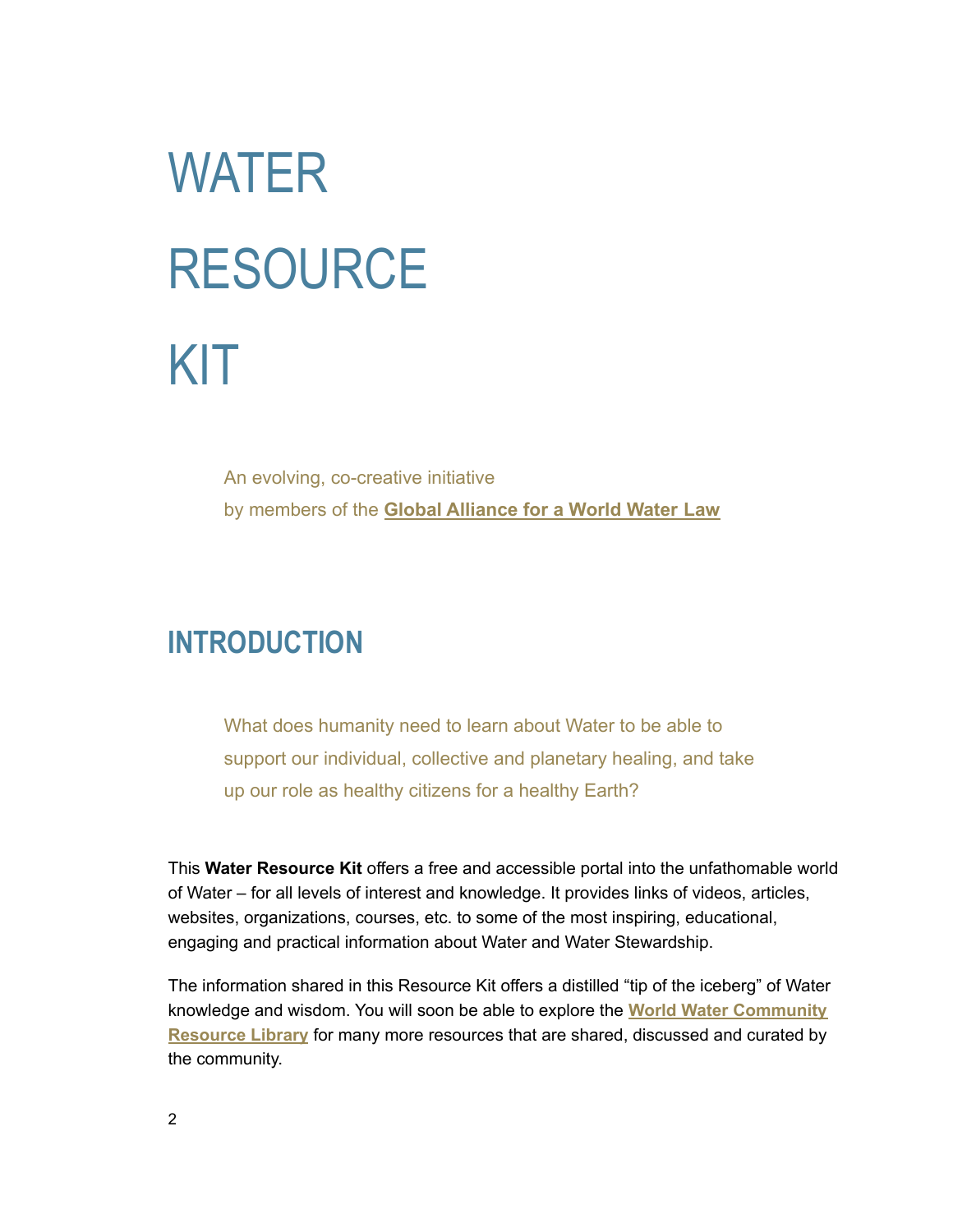If you wish to propose and/or help curate other resources – or if you wish to propose resources in your own language – please join the **Water [Resource](https://www.worldwatercommunity.com/groups/water-resource-kit/) Kit group** on the **World Water [Community](https://www.worldwatercommunity.com/)**.

The Water Resource Kit supports the global adoption and implementation of the **[World](https://www.worldwatercommunity.com/world-water-law/) [Water](https://www.worldwatercommunity.com/world-water-law/) Law**.

The proposal for a World Water Law offers four common sense principles as the foundation for a whole-system approach to rapid social and ecological regeneration:

- 1. the uncompromising protection and restoration of all natural Water sources, Watersheds, aquifers, rivers, lakes, wetlands, estuaries and oceans
- 2. the rewilding of ecosystems, necessary for the restoration of the planetary Water Cycle
- 3. the guaranteed, free access of all humans and animals to natural, uncontaminated Water
- 4. citizen-led self-organization to hold all governments, corporations, communities, and individuals fully accountable for their impact on all Waters everywhere.

The **Global [Alliance](https://www.worldwatercommunity.com/global-alliance/)** for the implementation of the World Water Law is a growing global movement of individuals, groups and networks coming together to work towards this shared vision. The **World Water [Community](https://www.worldwatercommunity.com/)** is the online platform for connecting, forming groups, sharing ideas and resources, collaborating and organizing.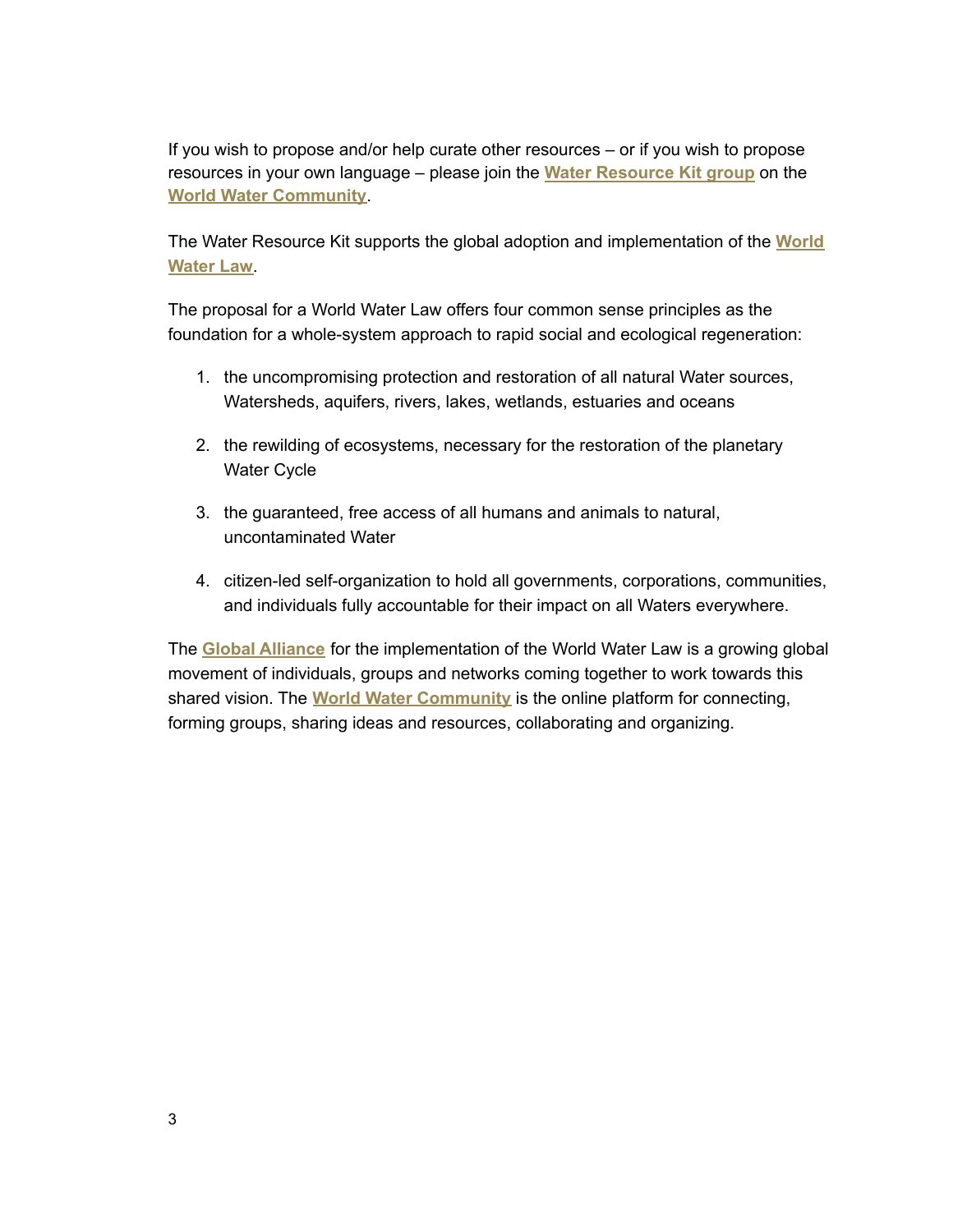# **OVERVIEW**

- Indigenous Wisdom and Right [Relationship](#page-5-0) with Water
- [Foundational](#page-6-0) Resources
- Water and [Consciousness](#page-6-1)
- Memory and [Structure](#page-7-0) of Water
- The [Mysterious](#page-7-1) Anomalies of Waters
- Water and [Health](#page-7-2)
	- [Personal](#page-8-0)
	- [Collective](#page-10-0)
	- [Planetary](#page-10-1)
- Threats, [Challenges](#page-11-0) and Solutions
	- [Overview](#page-11-1) of Threats
- [Solutions](#page-14-0) for Healing Earth's Water Cycle
	- o Protecting and Restoring [Waterways](#page-14-1) and Water Bodies
	- Ensuring Guaranteed Access to Natural, [Uncontaminated](#page-16-0) Water
- o Law, Policy and [Activism](#page-17-0)
	- River [Rights](#page-18-0)
- [What](#page-18-1) Can I Do?
	- Some Key [Questions](#page-18-2) We Need to Answer Together
	- [Remembering](#page-19-0) Where We Come From
	- o Healing Our [Relationship](#page-19-1) With Water ...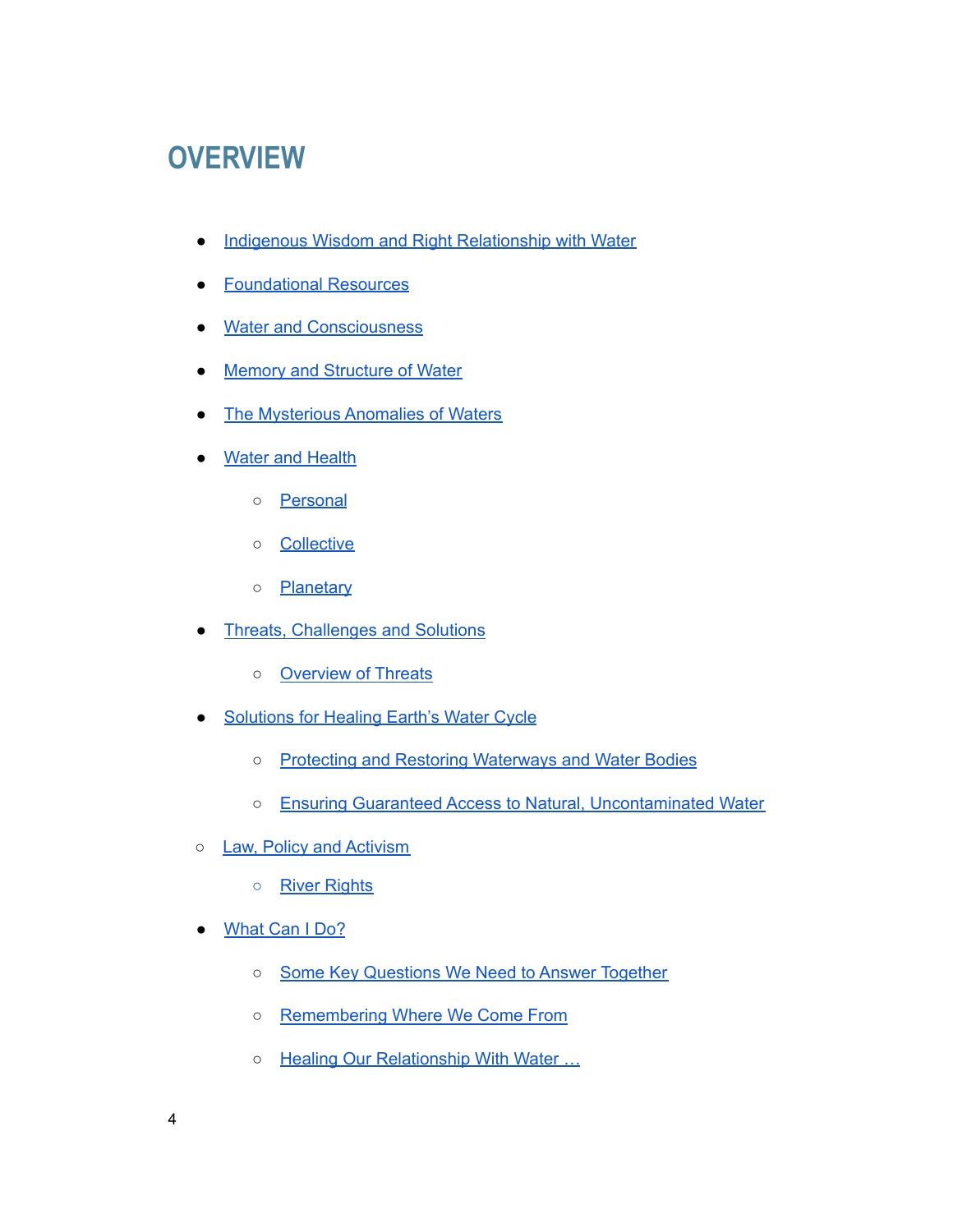- o From [Wisdom](#page-19-2) to Action
- [Calculate](#page-19-3) Your Water Footprint
- Taking Control of Your [Drinking](#page-20-0) Water
- o Make Your Own [Water](#page-20-1) filter
- Find the Best [Possible](#page-20-2) Water in Your Area
- o Become a Water [Steward](#page-21-0)
- o World [Water](#page-21-1) Law
- Become a [Water-Wise](#page-22-0) Consumer
	- Plastic [Pollution](#page-22-1) and Waste
	- [Food](#page-22-2)
	- [Clothing](#page-23-0)
	- [Cleaning](#page-23-1) Products
	- [Cosmetics](#page-24-0)
	- o Home, Garden, Greywater and Rain [Harvesting](#page-24-1)
	- [Children's](#page-24-2) Stories About Water
	- [Interesting](#page-24-3) Tools
- Women Stewards and Gender [Awareness](#page-25-0)
- Youth and [Children](#page-25-1)
	- [Educational](#page-25-2) Resources for Teachers and Students
	- [Animals](#page-26-0) and Water
- Water [Advocacy](#page-27-0)
	- o Join the Global [Alliance](#page-27-1) for a World Water Law
	- o Join the World Water [Community](#page-27-2)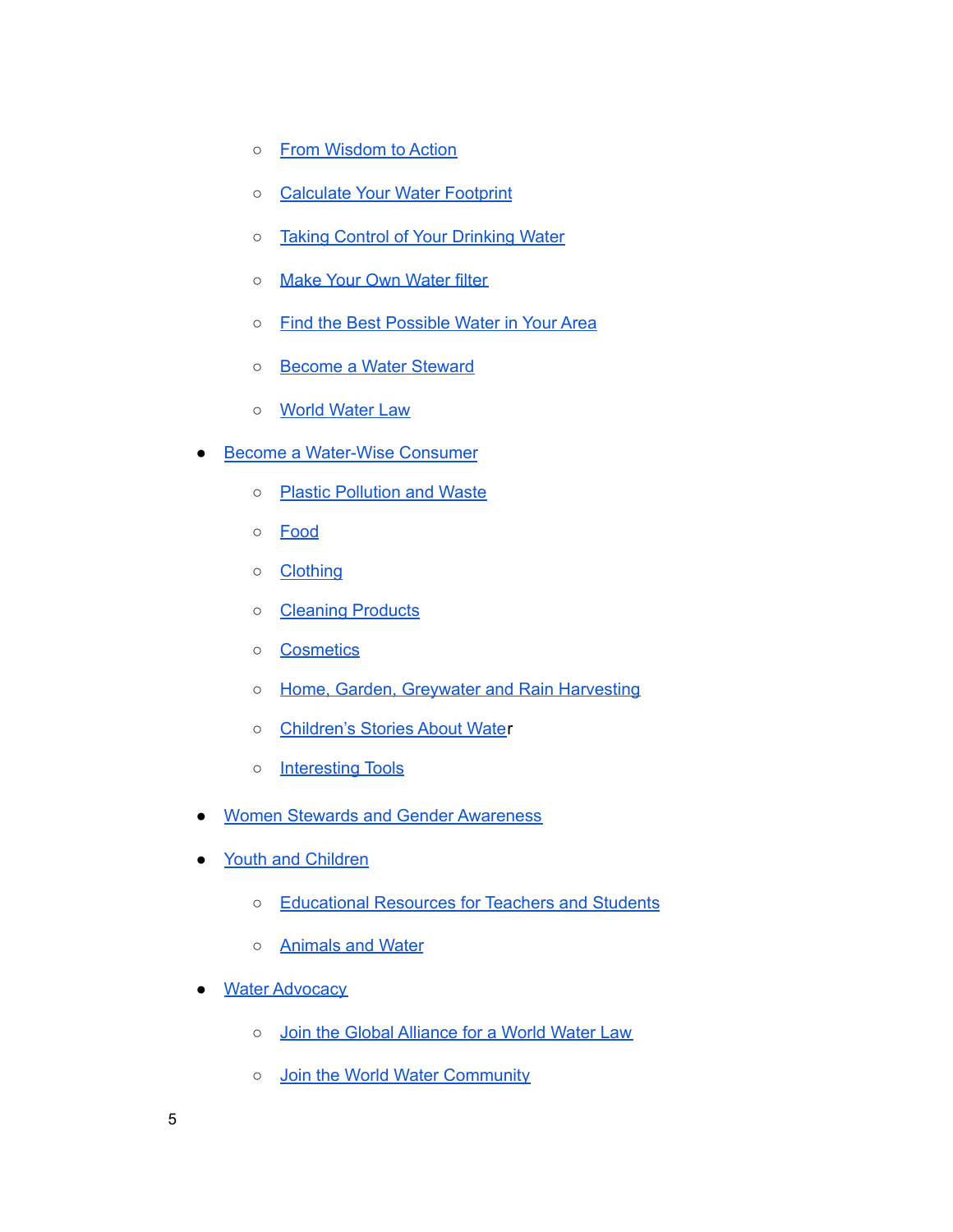- Share and promote this kit
- Start or join a local Water community-based initiative
- Fill out and share the World Water Survey (to come)
- [Explore](#page-27-3) and share content from the World Water Law Media Kit
- **Water Network Online [Platforms](#page-27-4)**
- **[Books](#page-27-5)**
- **[Courses](#page-27-6)**
- **Global Water [Events](#page-28-0)**
- Water Stories, Blessings, Songs, Art and Meditations

## **LET'S DIVE INTO WATER ...**

*Water isn't just for drinking and washing. Water has its own Spirit. Water is alive. Water has memory. Water knows how you treat it. Water knows you. You should get to know Water too.*

~ Wabinoquay Otsoquaykwhan, Anishinaabe Nation

#### <span id="page-5-0"></span>**Indigenous Wisdom and Right Relationship with Water**

**[Speaking](https://youtu.be/OeeAMNxuqio) to the Water with Pat McCabe** – How to tap into the magic and mystery of Water. A powerful story from Pat McCabe, a Navajo and Lakota activist. (5 mins)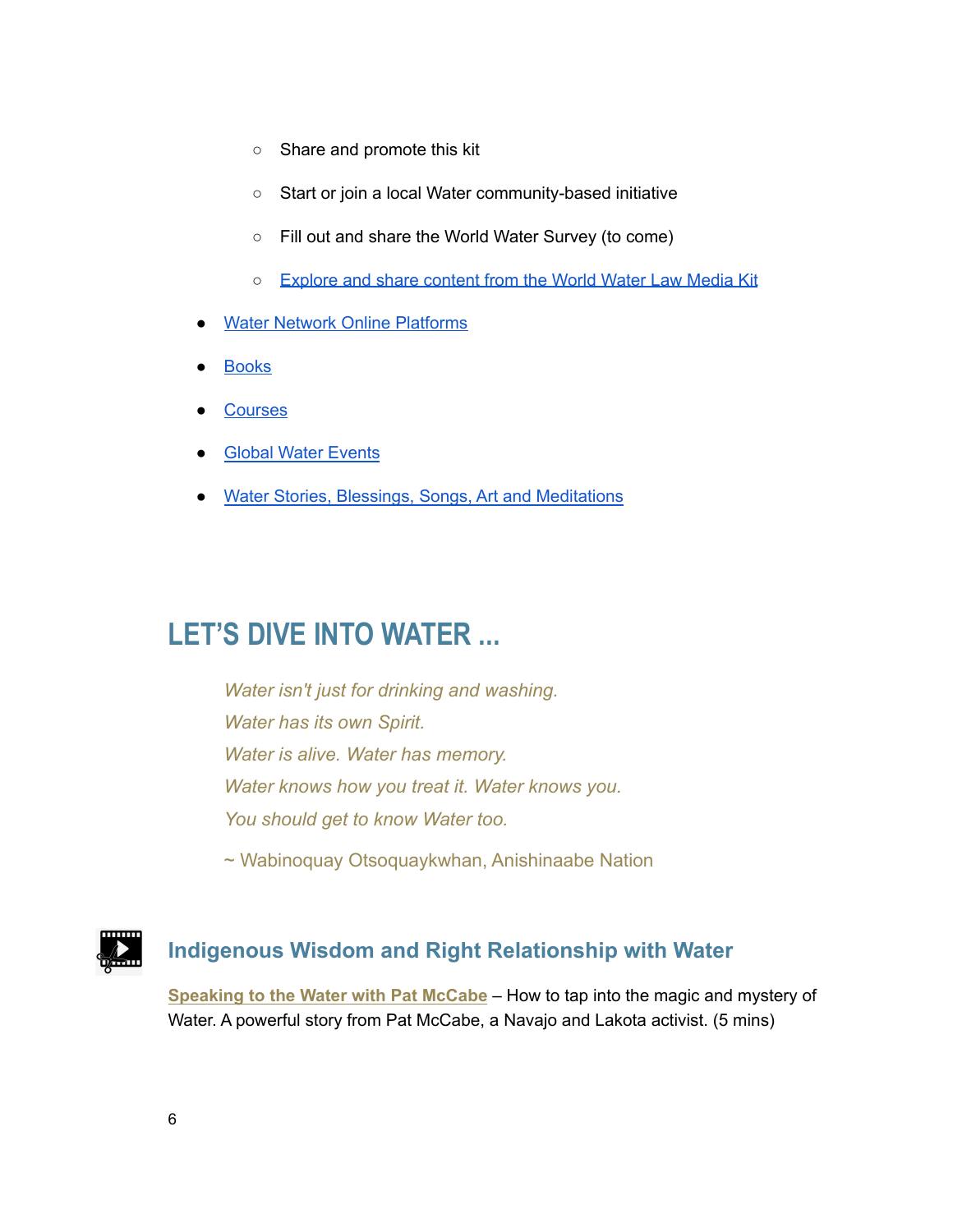**One Word [Sawalmem](https://www.rosaguayaba.earth/oneword) ~ "Sacred Water"** – What is one word from your ancestral language which changed your life and which you can offer to humanity as medicine to heal our relationship with the Earth?



#### <span id="page-6-0"></span>**Foundational Resources**

Webinars from Water researcher, Jen Isabel Friend:

**Living Liquid Crystal [Webinar](https://waterislife.teachable.com/p/living-liquid-crystal-webinar)** (70 mins)

**Aquatic Body [Webinar](https://waterislife.teachable.com/p/aquatic-body-webinar)** (60 mins)

**The Fourth Phase of Water: Dr. Gerald Pollack at [TEDxGuelphU](https://youtu.be/i-T7tCMUDXU)** – Does Water have a fourth phase, beyond solid, liquid and vapor? University of Washington Bioengineering Professor Gerald Pollack answers this question and intrigues us to consider the implications of this finding. Not all Water is  $H<sub>2</sub>O$ , a radical departure from what you may have learned from textbooks. (24 mins)

**What is the Water [Paradigm?](https://youtu.be/L68ZHYzeZoI)** – Charles Eisenstein shares about his discovery that many of the things that are blamed on global warming are actually, to a large extent, caused by disruptions in the hydrological cycle. (15 mins)



#### <span id="page-6-1"></span>**Water and Consciousness**

**Dr. Emoto**: Dr. Marasru Emoto became interested in the life energy in Water and began to investigate the crystallization patterns within it from pure and polluted sources. He discovered how intention, words and music affect the molecular structure of Water.

**Masaru Emoto – Water [Experiments](https://www.youtube.com/watch?v=1qQUFvufXp4)**

**[Masaru](https://youtu.be/33IiYb8htHk) Emoto – Water is Life**

**Veda Austin** – Discover the ground-breaking research of Water crystallographer, Veda Austin. You can find an abundance of short videos and information on her website: **[www.vedaaustin.com](https://www.vedaaustin.com/)**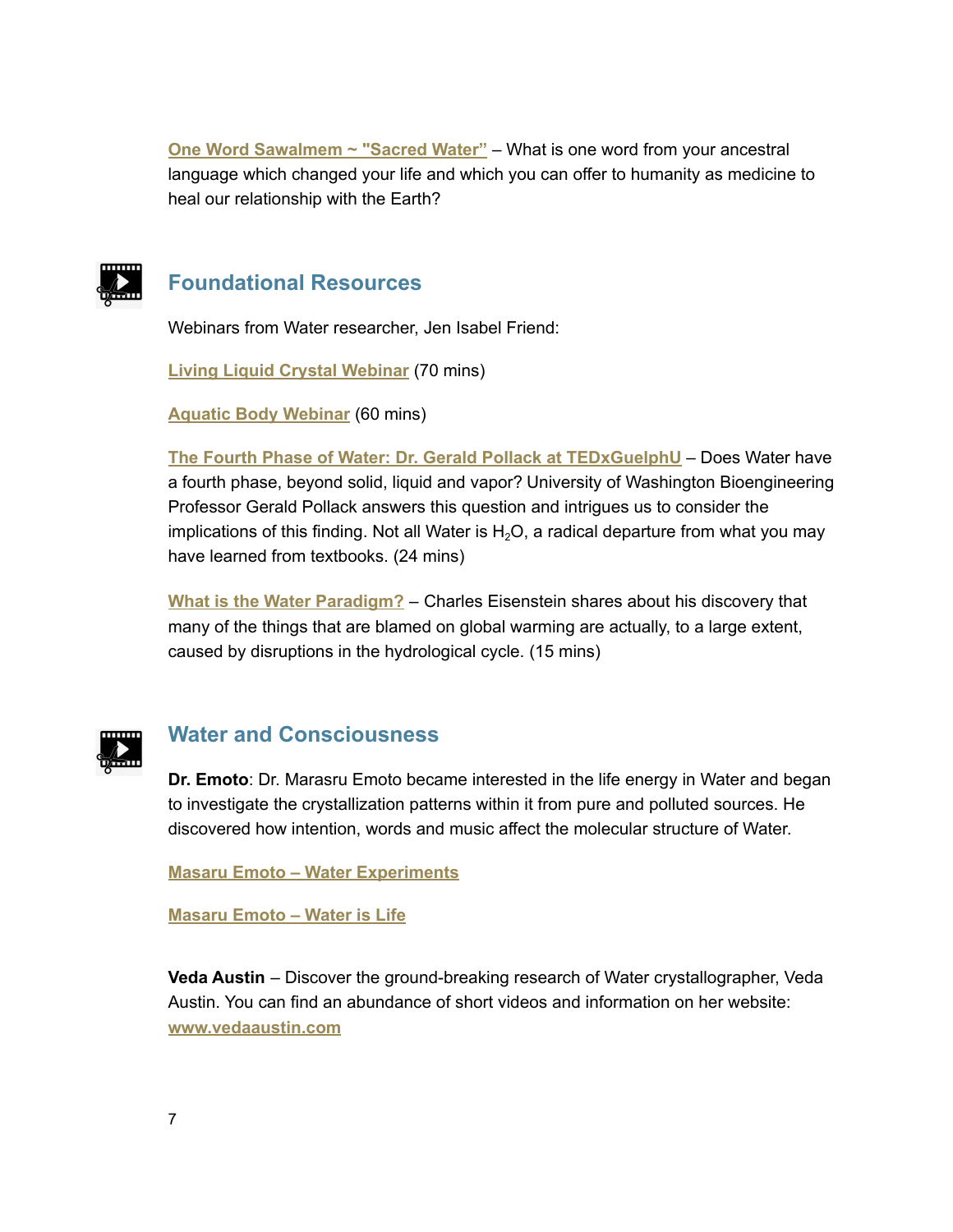Veda Austin has demonstrated how Water responds to our thinking, in ways that I and others would have thought unimaginable. It now falls within the realm of science to see if we can explain what Austin has so beautifully demonstrated.

~ Prof. Gerald H. Pollack, PhD, author of *The Fourth Phase of Water*

**The [Consciousness](https://youtu.be/fl9OAsjzYHQ) of Water with Bernd Muller** – Could we heal the world, if we changed our attitude to Water? (3mins[\)](https://youtu.be/fl9OAsjzYHQ)

#### <span id="page-7-0"></span>**Memory and Structure of Water**

**Water Memory (2014 [Documentary](https://youtu.be/R8VyUsVOic0) about Nobel Prize laureate Luc Montagnier)** – Water has the ability to reproduce the properties of any substance it once contained. (52 mins)

**Water has memory II – Prof. Bernd Kroeplin Water research [Germany](https://youtu.be/i1gNSkMEDTQ)** – Water stores more information than we expected. It reflects the impacts of flowers, stones and emotions (love or shock), music (classic or rock), mobile radiation and the impact of thoughts by changing the structure in the droplet. (19 mins)

**[Structured](https://www.myhealingcocoon.com/water-videos) Water Videos** – Understanding structured water.

#### <span id="page-7-1"></span>**The Mysterious Anomalies of Water**

**[64 Anomalies of Water](https://www.researchgate.net/figure/One-of-the-64-documented-water-anomalies-for-the-other-63-see-eg_fig1_51566270)**

41 listed **[HERE](https://ergodic.ugr.es/termo/lecciones/water2.html)**

#### <span id="page-7-2"></span>**Water and Health**

Water is the source, sustenance, medicine and primary unifier of all Life. 99% of the molecules in our bodies are Water. Natural,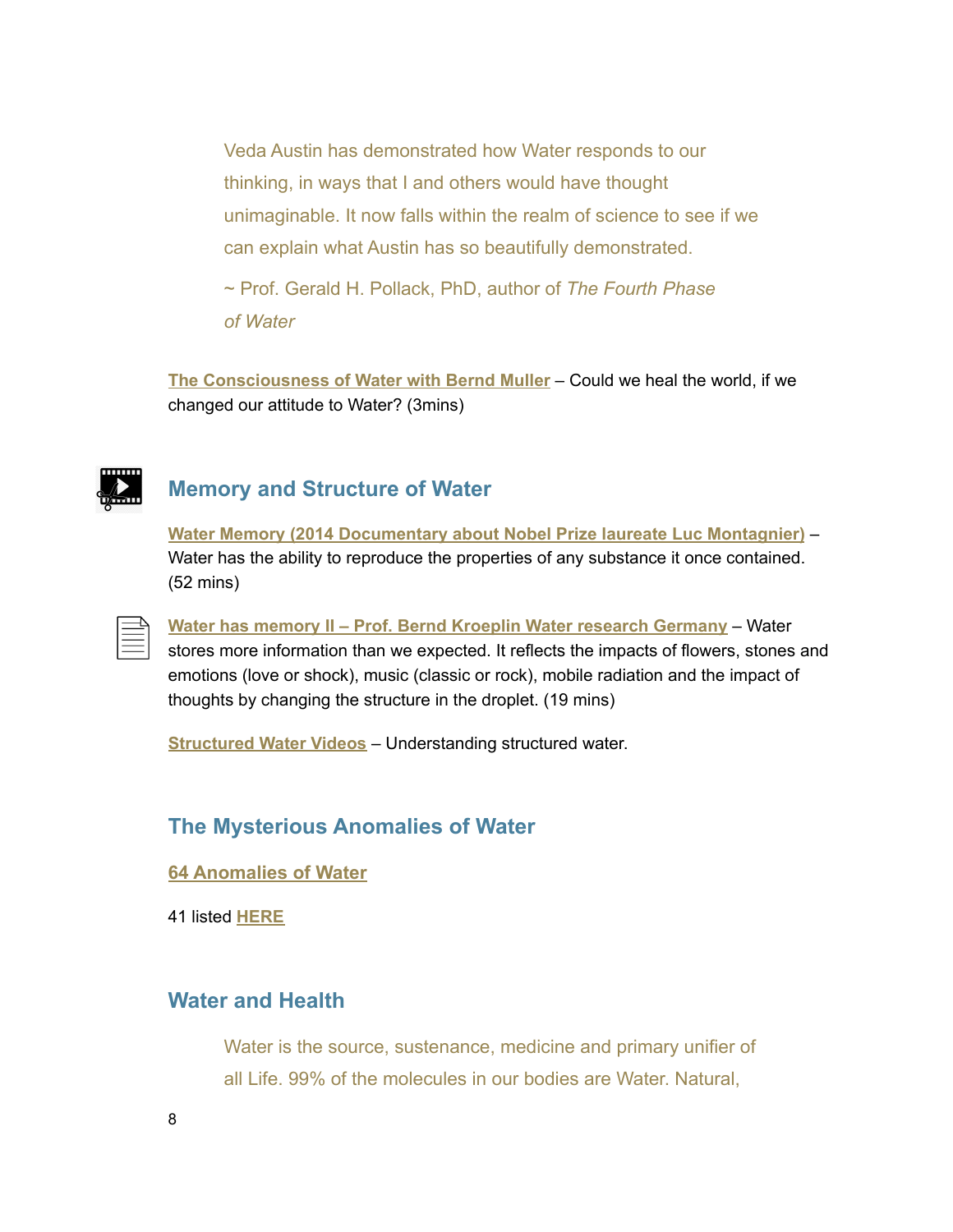uncontaminated Water is the basis for our survival and health... Healthy and abundant Water for all leads to healthy ecosystems, healthy food systems, healthy bodies, healthy minds and healthy cultures. When we learn to live in right relationship with Water, we learn to live in right relationship with all of Life.

~ From **[World Water Year 2021](https://www.worldwatercommunity.com/world-water-year-2021/)**

#### <span id="page-8-0"></span>**Personal Health**

Before we explore how Water is essential to personal health and well-being, let's begin with a bit of a reality check to help keep things in perspective.

- 1. Today, more than 2.1 billion (30% of all) people do not have access to safe drinking Water.<sup>[\[1\]](https://www.waterworld.com/international/potable-water/article/16203160/21-billion-people-lack-access-to-safe-drinking-water)</sup>
- 2. Globally, Water pollution accounts for 80% of all infectious and deadly diseases. [\[2\]](https://www.environmentalpollutioncenters.org/water/diseases/)
- 3. Bringing Water and sanitation to every human being on the planet would cost \$10 billion a year.<sup>[3]</sup> That's about 0.77% of the annual income of the pharmaceutical industry and about 0.52% of the annual military expenditures.

In this day and age of multi-billionaires, space travel, super structures, unprecedented innovation and exponential technologies – how is it that we, as a species, haven't been able to ensure the most basic need and right to Water for all humanity?

#### **Hydration**

You are not sick, you're thirsty. Don't treat thirst with medication.

~ Dr. Fereydoon Batmanghelidj

**Dr. Batmanghelidj** spent three years as a political prisoner in an Iranian prison where he discovered that without access to medicine, prisoners responded to Water to cure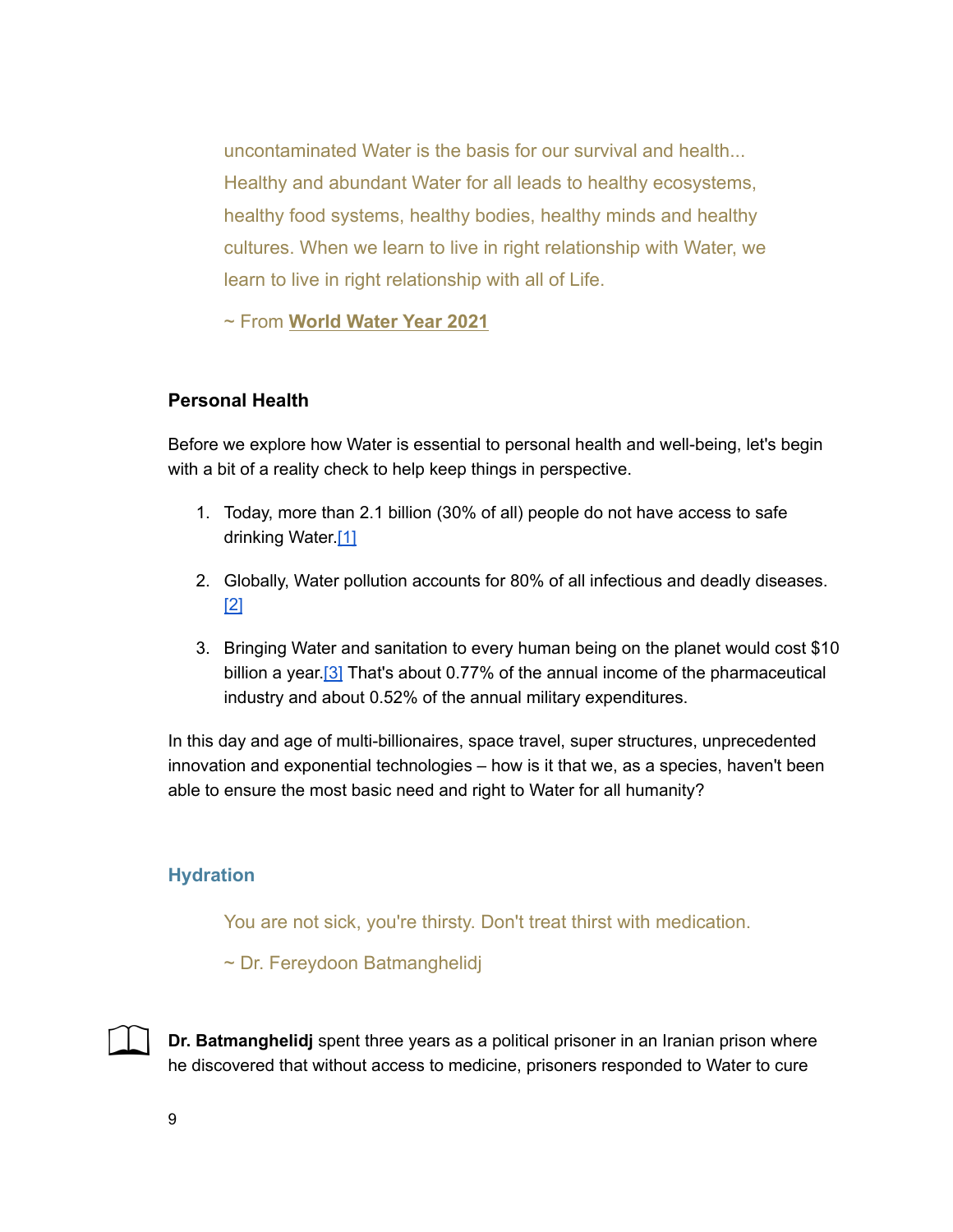their ailments. He devoted the rest of his career to testing the limits of Water's healing capacities and studying the physiology of dehydration. He was able to directly trace nearly every single ailment back to an underlying issue of Water metabolism disturbance. In 2008 he published a pioneering book called **Your [Body's](https://www.goodreads.com/book/show/252871.Your_Body_s_Many_Cries_for_Water) Many Cries for [Water](https://www.goodreads.com/book/show/252871.Your_Body_s_Many_Cries_for_Water)**. Since then, the research on the curative medicinal benefits of hydration have been confirmed and deepened.



Here's a **[transcript](https://www.naturalscience.org/wp-content/uploads/2015/01/wfns_special-report_water_03-03_english.pdf)** of lecture Dr. Batmanghelidj gave at the Governmental Health Forum in 2003.

Learn about the latest research and evolution of Dr. Batmanghelidj's acclaimed **[Water](https://www.watercures.org/) Cure**.

Did you know that an apple or cucumber is MORE hydrating than a bottle of Water? Why? The fiber in the apple helps keep the hydration in you longer, releasing it over time. Tap or bottled Water can run right through you in as little as ten minutes. But even more importantly, the juice of that apple or cucumber has natural electrolytes, minerals and nutrients that create an electric charge missing from tap and bottled Water. That charge is what makes hydration fuel and gets hydration inside your cells. Your cells then have the energy and organization they need to work in synergy with each other.

That's why hydration is so important.

~ From the **[Hydration Foundation](https://hydrationfoundation.org/)**



**[Hydration:](https://youtu.be/G16VwycJSq0?list=PLD9HcXYMfIhnGM5OLXZWFuLcQ15R70RrC) Tap into the Energy of the Universe**. Insights from Dr. Zach Bush about Structured Water.

Read **Dr. Zach Bush's [Hydration](https://zachbushmd.com/wp-content/hydrate/ZBMD-HydrationSeries.pdf) Series**



To learn from leading experts about the ways and benefits of proper hydration (and so much more!) join the **free [Hydration](https://hydrationfoundation.org/hydration-solution-summit-2/) Solution Summit**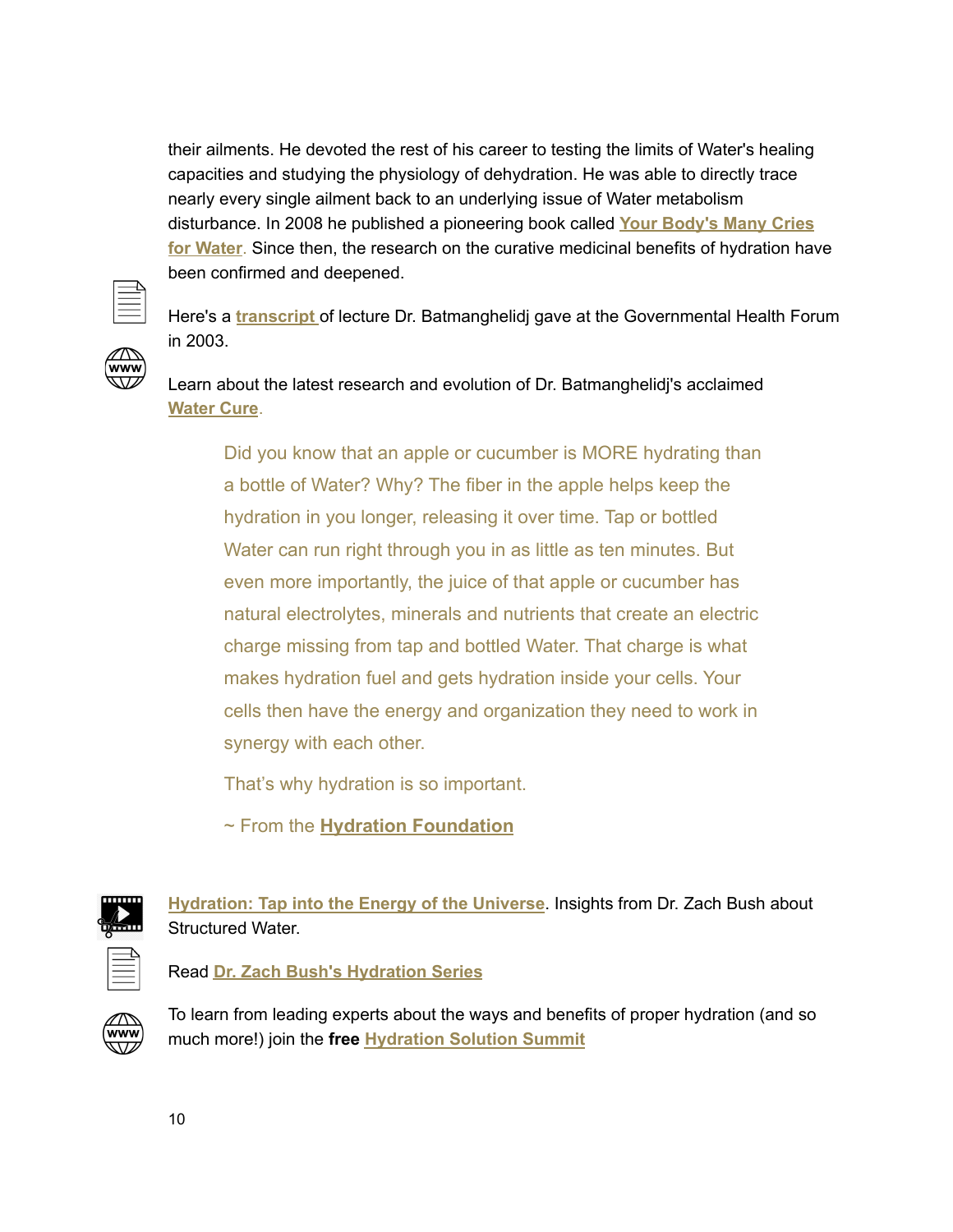

**7-Day Water [Experience](https://waterislove.com/)** – Eat whatever you usually eat, but for 7 days … *Just Drink Water*. Hydrate yourself, cleanse your system and give your body a break from coffee, soda and alcohol … and in the process, expand your understanding of what Water is.



**Quench Your Thirst ~ [Hydration](https://www.waterislife.love/free-hydration-checklist) Checklist –** A quick guide from **[Water](https://www.waterislife.love/) is Life**

See also **Taking Control of Your [Drinking](#page-20-0) Water**

#### <span id="page-10-0"></span>**Collective Health**

Do unto those downstream as you would have those upstream do unto you.  $\sim$  Wendell Berry

Perhaps now more than ever, we are learning how personal health is deeply interconnected and interdependent with collective health and the health of the entire community of Life. Guaranteed access to natural, uncontaminated Water for every human, animal and ecosystem is the single most impactful action we can take as a species to ensure the health and well-being of All Life.

**[Courage](https://youtu.be/NLYTBQ_Z5Ao) to Imagine : Imagine a World with Clean Water** (1 minute)

#### <span id="page-10-1"></span>**Planetary Health**

As we learn the interconnections of personal, collective and planetary health, and we recognize that all Water is planetary Water, we inevitably come to understand that the only way to ensure healthy, vital Water for all living beings is through the fullest possible healing and regeneration of the entire biosphere. To restore the health and biodiversity of ecosystems, and balance the climate, we need to restore the Water Cycle **–** and this primarily involves rehydrating the land. Ecosystem restoration, Water-retention landscapes, reforestation and agroforestry are some of the most immediate and effective ways for healing the damage we caused to the biosphere.



**Healing [Communities](https://vimeo.com/529059672) and Ecosystems with Water Restoration**: with Water-based Ecosystem Healer, Zach Weiss. The actual (awesome) presentation ends after about 60 minutes. So worth it!



**The New Water Paradigm Global Climate and Ecosystem [Restoration](https://www.tamera.org/wp-content/uploads/waterParadigm_a4print_v1.2.pdf)** by Bernd Walter Müller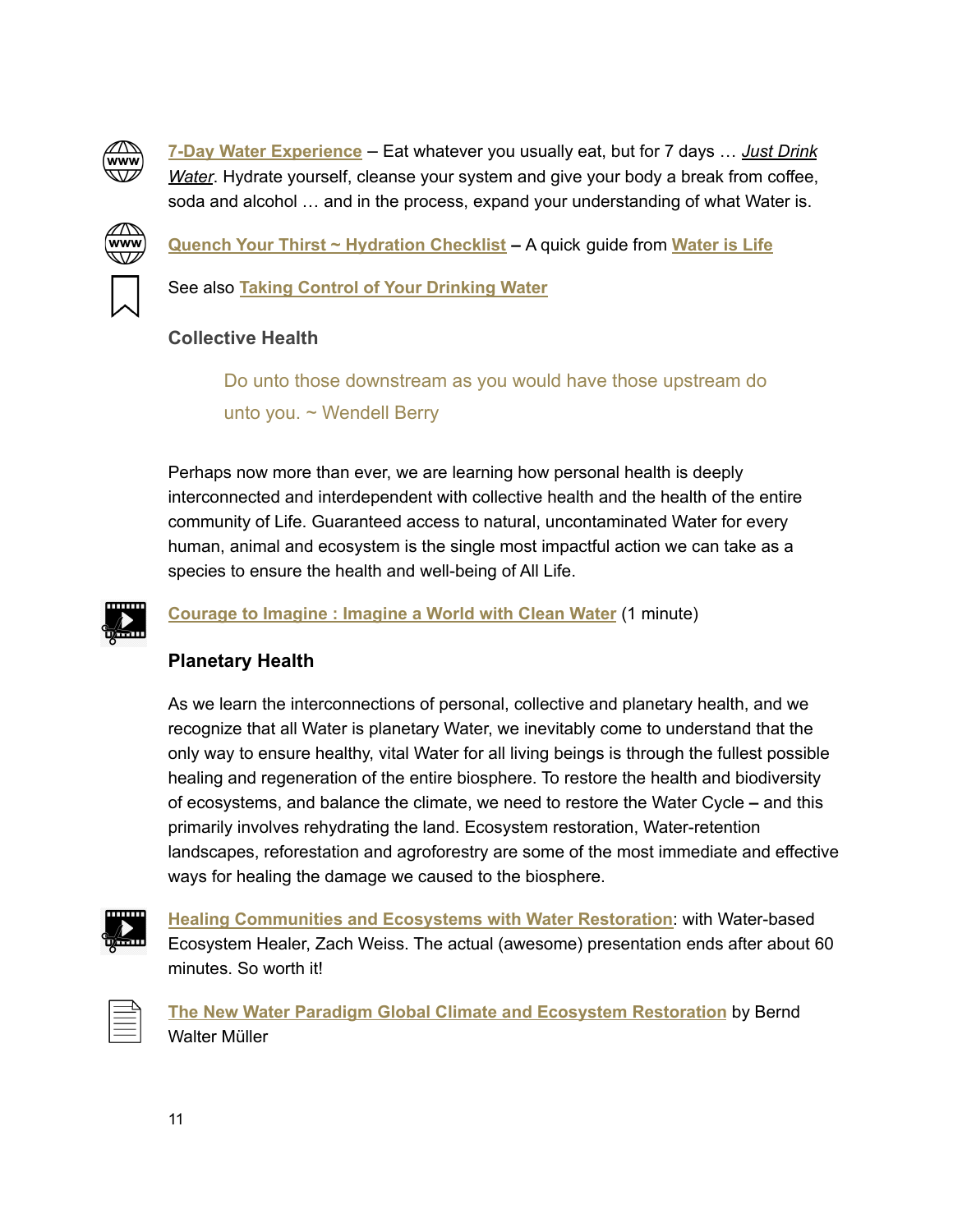

**A New Water [Paradigm](http://www.waterparadigm.org/download/Water_for_the_Recovery_of_the_Climate_A_New_Water_Paradigm.pdf) ~ Water for the Recovery of the Climate** by Michal Kravcik (English and Slovenian)

#### <span id="page-11-0"></span>**Threats, Challenges and Solutions**

The long predicted human apocalypse that is rapidly approaching now is not the result of an asteroid, or a nuclear bomb, but our destruction and disconnect from the very fabric of biology – Water.

~ Dr. Zach Bush

The threats to Water are worsening and multiplying globally and daily. Below is a list of some of the primary worldwide threats. It's important to note that each of these attacks on Water create a domino effect of destructive impacts on our personal health, communities, animals and wildlife, ecosystems and the ecology as a whole. Ultimately, because these threats are global and affect all of Life, we need to look at ways to address these challenges at the root level. In other words, to eliminate the cause.



The proposal for a *World Water Law* offers a whole-system solution that simultaneously addresses all threats to Water, while creating the cultural conditions for all the best solutions to be implemented in the shortest possible time. **To join the Global Alliance for a World Water Law and get involved click [HERE](https://www.worldwatercommunity.com/global-alliance/).**

#### <span id="page-11-1"></span>**Overview of Threats (Recommended Documentaries)**

This table offers videos (and some articles) – short and long – to learn more about each threat, along with a video of a solution or inspiring story about how the threat is being addressed. For more documentaries on Water (and more) you can explore the extensive library of **Films for [Action](https://www.filmsforaction.org/library/?sort=relevance&search=water&quality=all&type=all)**.



#### **Essential Viewing:**

**[FLOW:](https://www.filmsforaction.org/watch/flow-for-love-of-water/) For Love of Water** (83 mins) – 'Flow' confronts the disturbing reality of how the earth's fresh Water supply is dwindling and how greed is the cause[.](https://youtu.be/RkdIIfArWqo)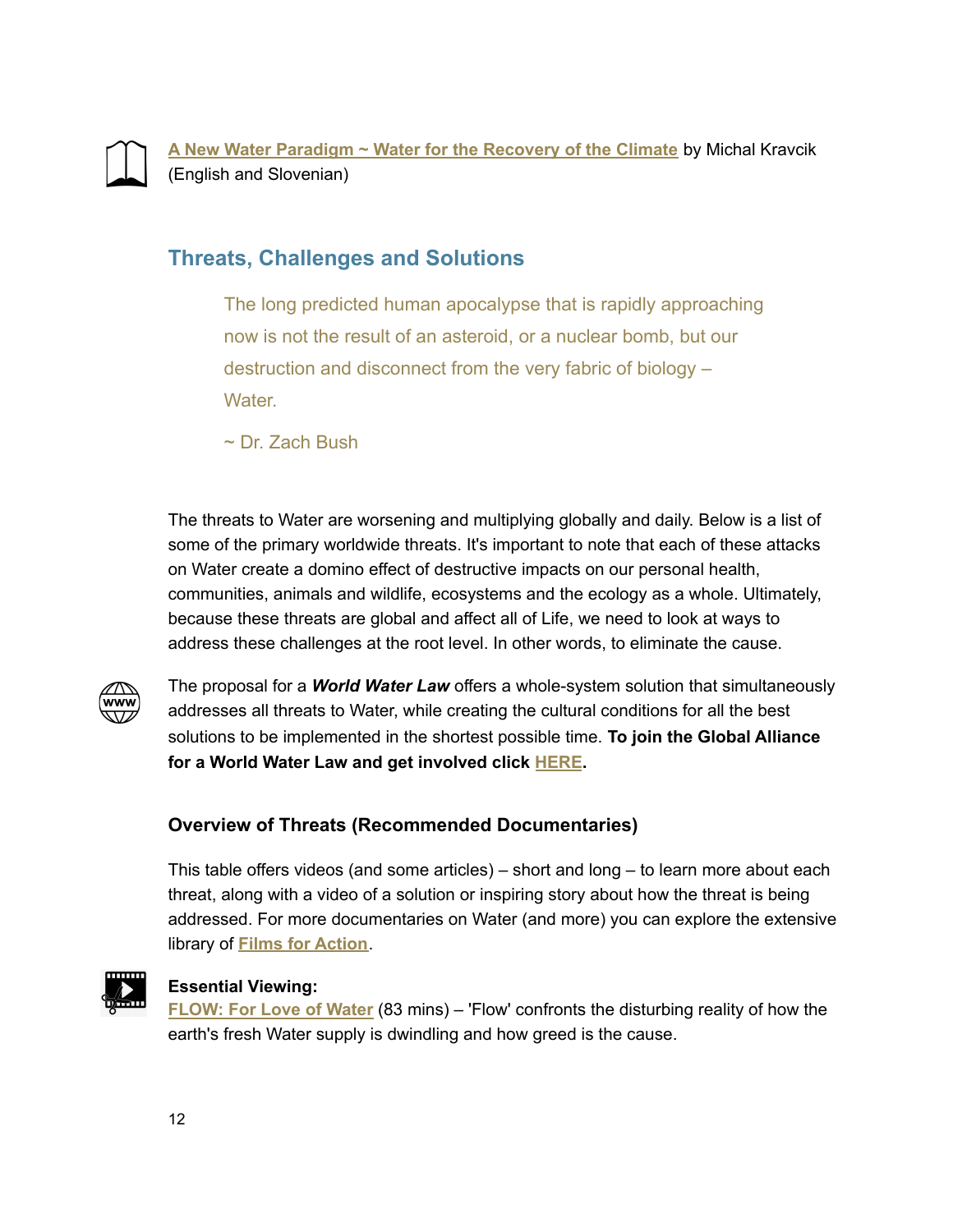**Nature's [Solution](https://youtu.be/p0Fp2-Av2fY) to the Water Crisis** (1 min) – short, sweet, simple and straightforward.

| <b>TYPE OF THREAT</b>                   | <b>SURFACE LEVEL</b>                                                                                                | <b>DEEP DIVE</b>                                                                                 | <b>SOLUTIONS</b>                                                                                           |
|-----------------------------------------|---------------------------------------------------------------------------------------------------------------------|--------------------------------------------------------------------------------------------------|------------------------------------------------------------------------------------------------------------|
| <b>Industrial</b><br><b>Agriculture</b> | <b>Troubled Waters: New</b><br>Zealand                                                                              | <b>Troubled Waters: A</b><br><b>Mississippi River</b><br><b>Story</b> (trailer)                  | <b>Life in Syntropy</b>                                                                                    |
| <b>Animal Factory</b><br><b>Farms</b>   | <b>Spy Drones Expose</b><br><b>Smithfield Foods</b><br><b>Factory Farms</b>                                         | <b>A River of Waste:</b><br><b>The Hazardous Truth</b><br><b>About Factory Farms</b>             | In two minutes, we're<br>going to tell you how<br>we can end factory<br>farming.                           |
| <b>Dams</b>                             | Dams are not "green"                                                                                                | <b>DamNation</b>                                                                                 | <b>After Largest Dam</b><br>Removal in U.S.<br><b>History, This River Is</b><br><b>Thriving</b>            |
| <b>Mining</b>                           | <b>Living Without Water:</b><br><b>Contamination Nation</b>                                                         | <b>Hidden Valley</b>                                                                             | <b>Coconut Revolution</b>                                                                                  |
| <b>Plastic Pollution</b>                | <b>The Story of Plastic</b><br>(Animated Short)                                                                     | <b>Plastic Paradise: The</b><br><b>Great Pacific</b><br><b>Garbage Patch</b><br>(2013) (trailer) | <b>The Incredible</b><br><b>Transformation Of</b><br><b>World's Most Polluted</b><br><b>Beach</b>          |
| <b>Power Plants</b>                     | <b>End of the Miracle</b><br><b>Machines - Inside the</b><br><b>Power Plant Fueling</b><br><b>America's Drought</b> |                                                                                                  | Energy from Water?<br><b>What is the Fourth</b><br><b>Phase of Water? with</b><br><b>Dr Gerald Pollack</b> |
| <b>Deforestation</b>                    |                                                                                                                     |                                                                                                  | Sadhana Forest-<br><b>Greening the Planet</b><br>from the Grassroots                                       |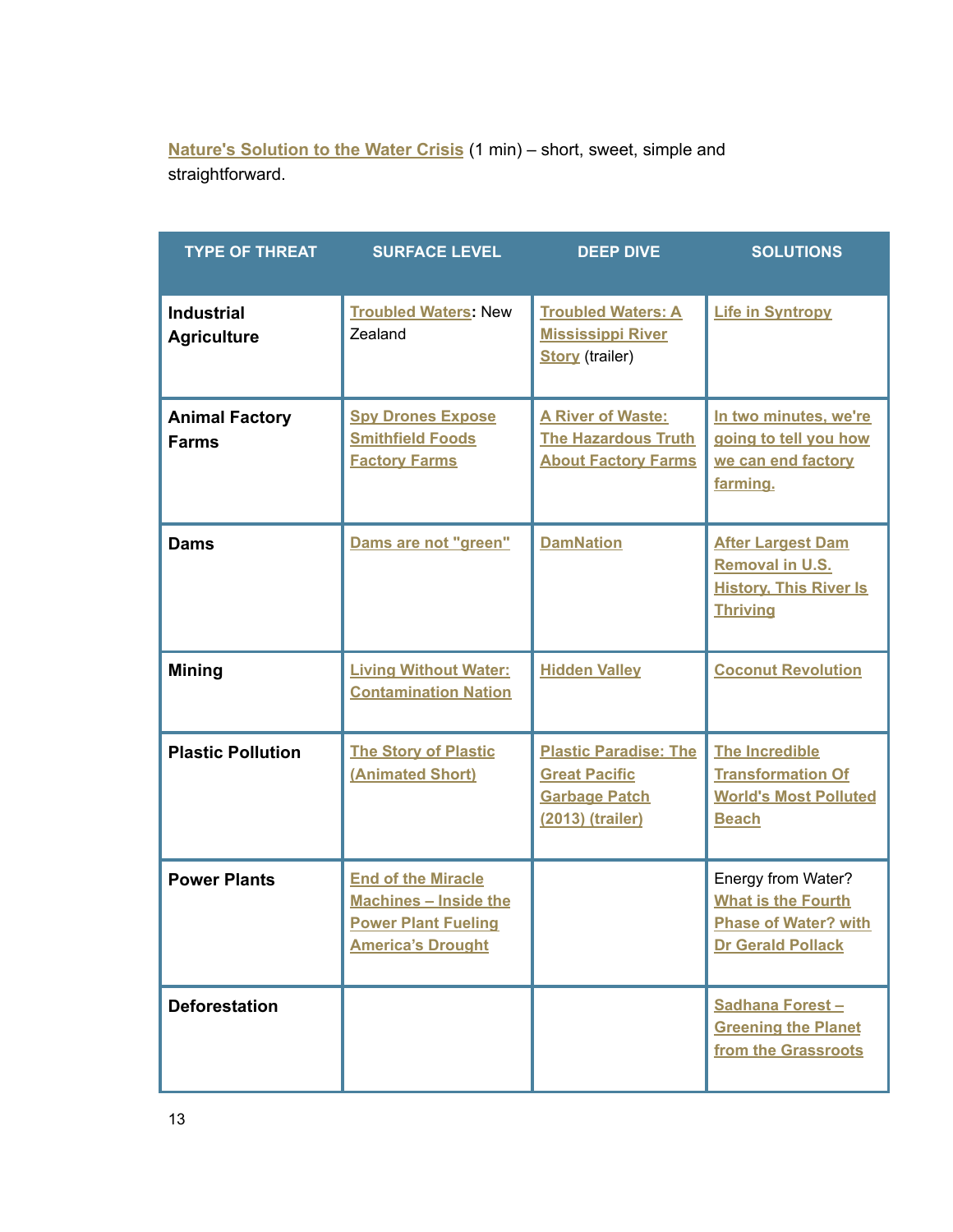| <b>Tap Water</b><br><b>Contamination</b><br>and Fluoridation | <b>Tap Water Standards</b>                                                   | <b>Fire Water:</b><br><b>Australia's Industrial</b><br><b>Water Fluoridation</b><br><b>Disgrace</b> | Water Today ~ Canada                                                                     |
|--------------------------------------------------------------|------------------------------------------------------------------------------|-----------------------------------------------------------------------------------------------------|------------------------------------------------------------------------------------------|
| Commodification /<br><b>Water bottling</b>                   | <b>Blue Gold: World Water</b><br><b>Wars (trailer)</b>                       | <b>Tapped</b>                                                                                       | <b>Our Water, Our Future</b>                                                             |
| <b>Aquifer depletion /</b><br><b>Water scarcity</b>          |                                                                              | <b>A World Without</b><br><b>Water</b>                                                              | <b>India's Water</b><br><b>Revolution #1:</b><br><b>Solving the Crisis in</b><br>45 days |
| <b>Fossil fuel</b><br>extraction                             | <b>Fracking Hell</b>                                                         | <b>Gasland</b>                                                                                      |                                                                                          |
| <b>Industrial and</b><br><b>Chemical waste</b>               | <b>RiverBlue</b> (trailer)                                                   |                                                                                                     |                                                                                          |
| <b>Radiation</b><br><b>Contamination</b>                     | <b>This Concrete Dome</b><br><b>Holds A Leaking Toxic</b><br><b>Timebomb</b> | <b>Fukushima and Our</b><br><b>Radioactive Ocean</b>                                                |                                                                                          |
| Oil leaks / spills                                           | The Big Fix ~ I Trailer                                                      | <b>The Dirty Secret At</b><br>the Bottom of the<br><b>Great Lakes</b>                               |                                                                                          |
| <b>Pharmaceutical</b><br>contamination                       | <b>Pharmaceutical</b><br><b>Contamination of</b><br><b>Water</b>             |                                                                                                     |                                                                                          |
| Electromagnetic<br><b>Radiation</b>                          | <b>EMR Effects on Water</b>                                                  | <b>EMR Effects on</b><br><b>Blood Cells</b>                                                         |                                                                                          |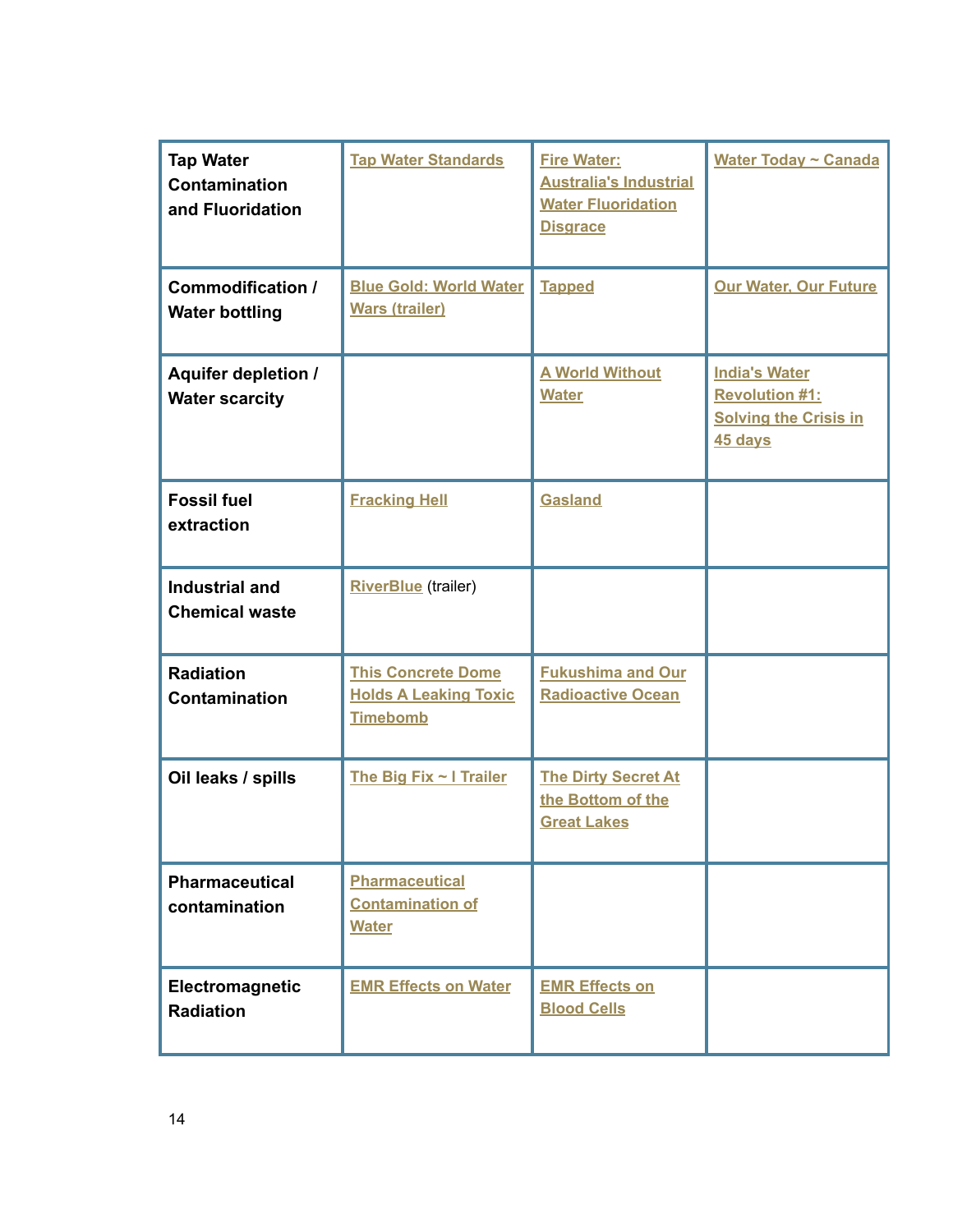### <span id="page-14-0"></span>**Solutions for Healing Earth's Water Cycle**

#### <span id="page-14-1"></span>**Protecting and Restoring Waterways and Water Bodies**



#### **Protection**

**[INVISIBLE](https://youtu.be/zzDFF0y-O9w) HAND** – Rights of Nature Documentary (trailer)

**Our Water, Our [Future](https://youtu.be/udyx9u5LJeo)** – the story of unlikely activists and their advice for communities facing Water grabs around the world.

**The [Voice](https://youtu.be/OQkEC08nTI8) of a River** – In 1979, Mark Dubois chained himself to a rock behind New Melones Dam in the USA's Stanislaus River Canyon and threw away the key. (12 mins)

**An unfolding story of ocean [restoration](https://youtu.be/jy8voUthdxg)** through emotional and creative collaboration with Nature. Told in situ on the beautiful Coast of Habata, Baravi, Fuji.



**Map: Who [Protects](https://www.rivernetwork.org/membership/map-who-is-protecting-your-water/) Water?** – An inspiring map of hundreds of groups working to protect Water in the US, from the **River [Network](https://www.rivernetwork.org/)**



#### **Restoration**

**How We're [Removing](https://youtu.be/PthVLYkBBXc) 1 Million Pounds Of Plastic Out Of The Ocean** | Mary Crowley | TEDxSanRafaelWomen



**RID THE SEAS OF PLASTIC! A [world-record](https://dollardonationclub.com/ocean) breaking expedition to remove [1,000,000](https://dollardonationclub.com/ocean) lbs of ocean plastic | Dollar [Donation](https://dollardonationclub.com/) Club**

**Explaining the [Interceptor](https://www.youtube.com/watch?v=bm1rH70wfJo) | Cleaning Rivers | The Ocean Cleanup** – To rid the oceans of plastic, we need to not only clean up what is already out there, but also stop new plastic from entering the ocean: we need to close the tap. 80% of river plastic stems from 1,000 rivers.

**Natural Stream [Restoration](https://youtu.be/h-0NIG508FA):** tools and methods that we can utilize to restore the stability of the stream bank while returning the habitat to the stream.

**The Incredible [Transformation](https://www.youtube.com/watch?v=jXcoPO76UyA) of World's Most Polluted Beach**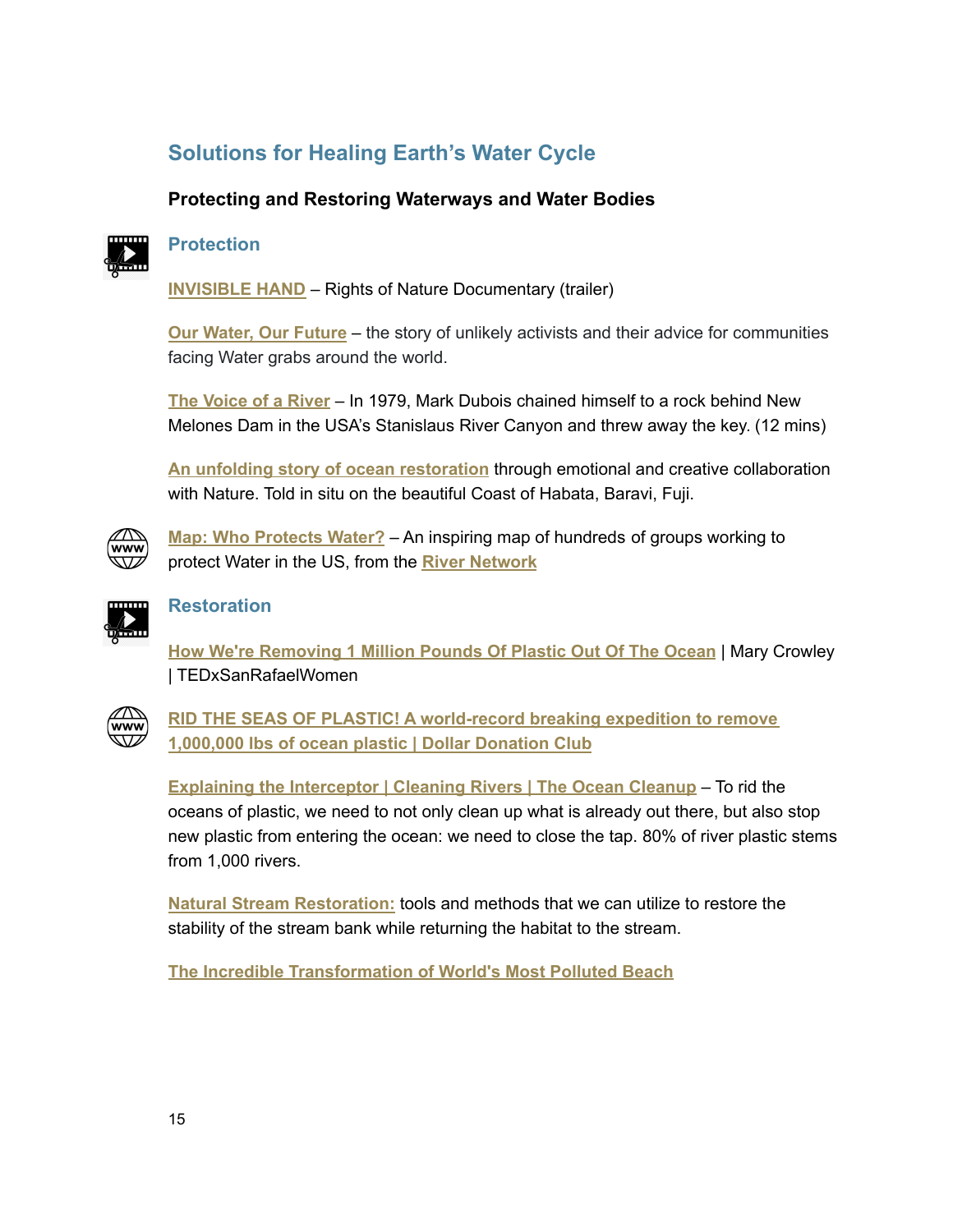#### **Regenerating Ecosystems and Restoring the Planetary Water Cycle**

The planetary Water Cycle or *Hydrological* cycle regulates 85-95% of the global heat and climatic dynamics, whereas carbon accounts for 4-11%" (Zach Weiss). Therefore, restoring the Water Cycle is by far the single most impactful and immediate (often showing tangible results after the first rainfall) for rebalancing the climate. Industrial agriculture, including animal factory farms, is the biggest threat to biodiversity and ecosystems including everything from deforestation and soil erosion to dumping millions of tons of poisonous chemicals onto the Land and into the Waterways (not to mention our food).

#### **Examples of Regenerative, Water Friendly Agriculture**

**India's Water [Revolution](https://www.youtube.com/playlist?list=PLNdMkGYdEqOCgePyiAyBT0sh7zlr7xhz3)** (7-part series) – An inspiring odyssey of India, showcasing some of the most effective solutions for rehydrating the land.

**Water can be [planted](https://vimeo.com/287503052)** – Ernst Götsch is a leading pioneer in the fields of large-scale regenerative agroforestry.

**[Sadhana](https://vimeo.com/31888262) Forest** ~ Greening the Planet from the Grassroots.

#### **Methods for Water Cycle Restoration and Water Retention Landscapes**

- **A [River](https://www.youtube.com/watch?v=VGurBZ0b6nI) in the Sky** Understanding the flow of Water through the atmosphere.
- **Planting the Rain to Grow Abundance | Brad Lancaster | [TEDxTucson](https://youtu.be/I2xDZlpInik)**
- **WATER IS LIFE – The Water Retention [Landscape](https://youtu.be/4hF2QL0D5ww) of Tamera**
- **Zach Weiss – Water Retention [Landscapes](https://youtu.be/eHo7InquUDA)**
- **Walter Jehne: [Restoring](https://youtu.be/K4ygsdHJjdI) Water Cycles to Naturally Cool Climates and Reverse Global [Warming](https://youtu.be/K4ygsdHJjdI)**
- **Reviving [Rivers:Power](https://www.youtube.com/watch?v=uHNXV6c4r94) of Peoples' Engineering | Rajendra Singh | [TEDxJaiHindCollege](https://www.youtube.com/watch?v=uHNXV6c4r94)**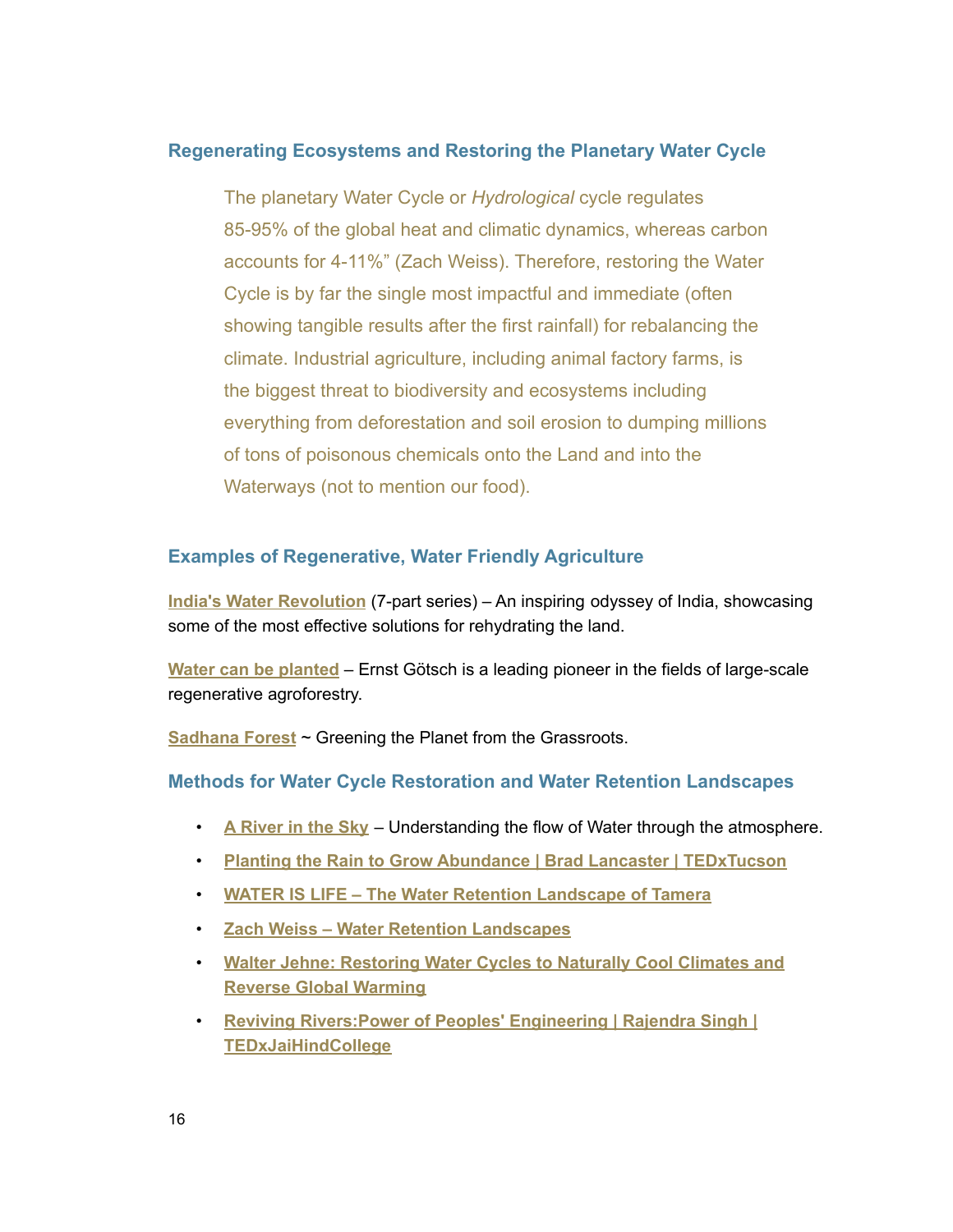- **Perhaps the most advanced, [national-scale,](https://youtu.be/bmfBAvSKB_8) zero-input Water management system in the world: [Pre-colonial](https://youtu.be/bmfBAvSKB_8) Sri Lanka and [here](https://www.youtube.com/watch?v=DapXzbHLykQ)**
- **The Story of Al Baydha: A [Regenerative](https://www.youtube.com/watch?v=T39QHprz-x8) Agriculture in the Saudi Desert**



#### **Organizations to Follow, Support and Connect With**

- **Ecosystem [Restoration](https://www.ecosystemrestorationcamps.org/) Camps**
- **Eden [Reforestation](https://edenprojects.org/) Projects**
- **Elemental [Ecosystems](https://www.elementalecosystems.com/)**
- **Food and Trees for [Africa](https://trees.org.za/)**
- **[Greenpop](https://greenpop.org/)**
- **Life in [Syntropy](https://lifeinsyntropy.org/)**
- **Plant for the [Planet](https://www.plant-for-the-planet.org/)**
- **[Sadhana](https://sadhanaforest.org/) Forest**
- **Tarun [Bharat](https://tarunbharatsangh.in/) Sangh**
- **[TreeSisters](https://treesisters.org/)**
- **Trees for the [Future](https://trees.org/)**
- **Trillion Tree [Campaign](https://trilliontreecampaign.org/)**
- **One Tree [Planted](https://onetreeplanted.org/)**
- **[WeForest](https://weforest.org/)**

#### <span id="page-16-0"></span>**Ensuring Guaranteed Access to Natural, Uncontaminated Water**

Fundamental to the World Water Law is the understanding that Water cannot be commodified or used in any way that depletes access for others. Transitioning from the ownership and privatization of Water to ensure that all humans and animals have guaranteed access to the purest possible Water in the shortest possible time – starting the most vulnerable groups, species and ecosystems – is a core objective of the World Water Law.



#### **Recommended Videos to Watch**

**● Solving the Global Water Crisis in 7 [Minutes](https://youtu.be/MnTgx11eQ74) | Hamza Farrukh | [TEDxNorthAdams](https://youtu.be/MnTgx11eQ74)**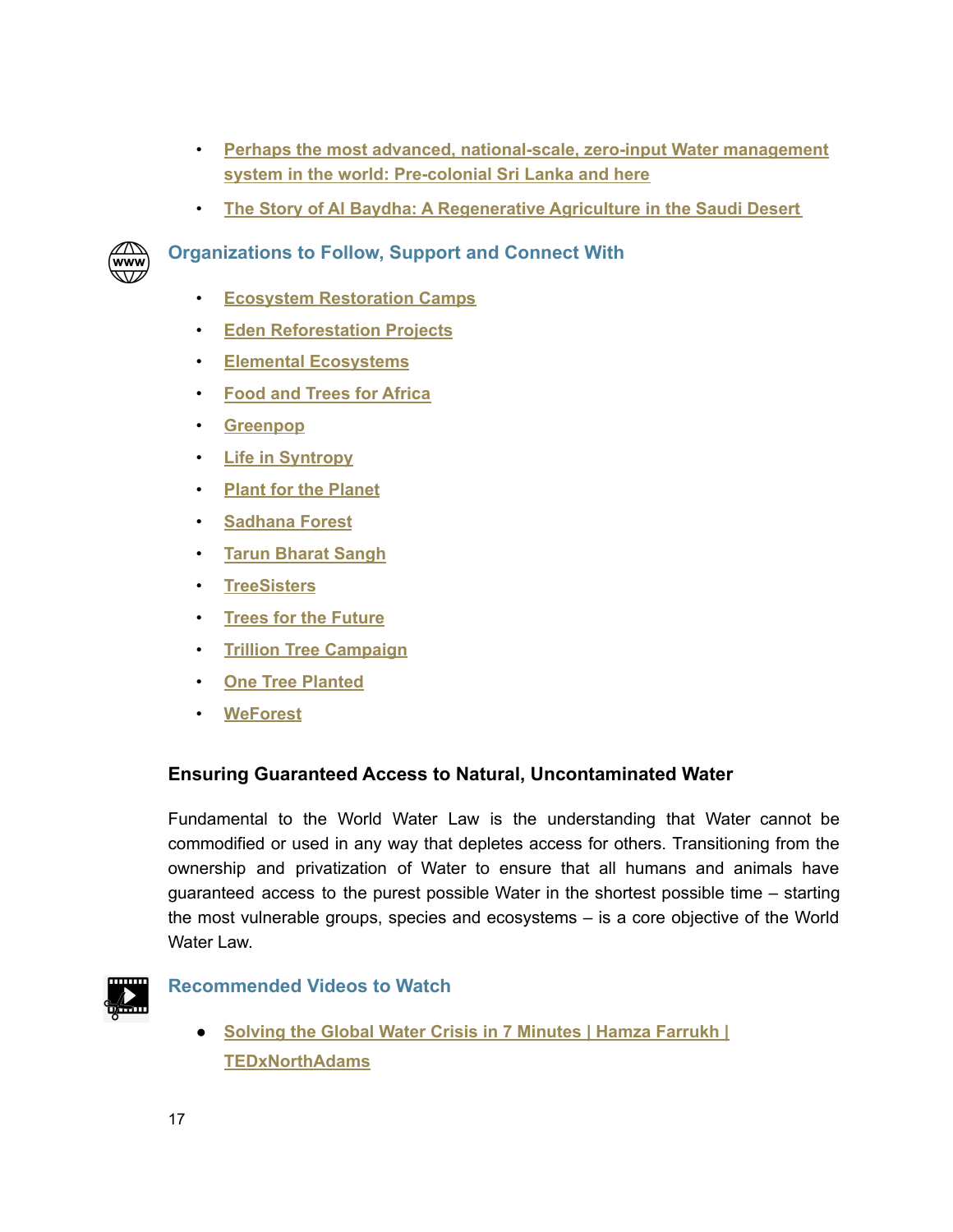- **● How to Solve the Global Water Crisis | Marla Smith-Nilson | [TEDxPortland](https://youtu.be/DgGlVqZkB8A)**
- **● Michael [Pritchard:](https://youtu.be/rXepkIWPhFQ) How to Make Filthy Water Drinkable**
- **● A Creative Solution for the Water Crisis in Flint, [Michigan](https://youtu.be/Cvl2tHwuvzk) | LaToya Ruby [Frazier](https://youtu.be/Cvl2tHwuvzk)**
- **● [Water From the Air. Homemade Atmospheric Water Generator \(AWG\)](https://www.youtube.com/watch?v=94SbtFgUv34)**
- **● Anupam Mishra: The Ancient Ingenuity of Water [Harvesting](https://www.ted.com/talks/anupam_mishra_the_ancient_ingenuity_of_water_harvesting) | TED Talk**
- **● [FlowForms](https://youtu.be/x-j793m9Fc8)**

**Organizations to Follow, Support and Connect With**

**● [WaterNow](https://waternow.us/)**

www

- **● [CharityWater](https://www.charitywater.org/)**
- **● [Water1st](https://water1st.org/)**
- **● [BondhEShams](https://www.bondheshams.org/)**
- **● The Water [Bearers](https://thewaterbearers.org/)**
- **● [Waves](https://youtu.be/Bdo7Wm1_GOA) For Water // The Clean Water Corps**

#### <span id="page-17-0"></span>**Law, Policy and Activism**

In essence, the World Water Law seeks to realign human law with the Laws of Nature. Our current systems (including the legal system) legitimize the destruction of our biosphere and seem to be designed in such a way that people, corporations and institutions are, in many cases, not held accountable for their impact on the whole, whether it be contamination, plundering, hoarding or otherwise. This lack of accountability in turn fuels numerous forms of secrecy, corruption, manipulation, deception, abuse of power, etc.

Putting accountability (back) into our social systems is essential if we are to become healthy and competent stewards of our planetary home. For citizens to self-organize towards holding law and policy makers accountable for their decisions and actions, **the steps outlined in principle #1 also apply here**. Again, due to the radical, yet basic common-sense nature of this proposal, building a resilient global alliance is essential for its manifestation. As the global network grows, communities will be able to learn from each other about the diverse learnings and challenges.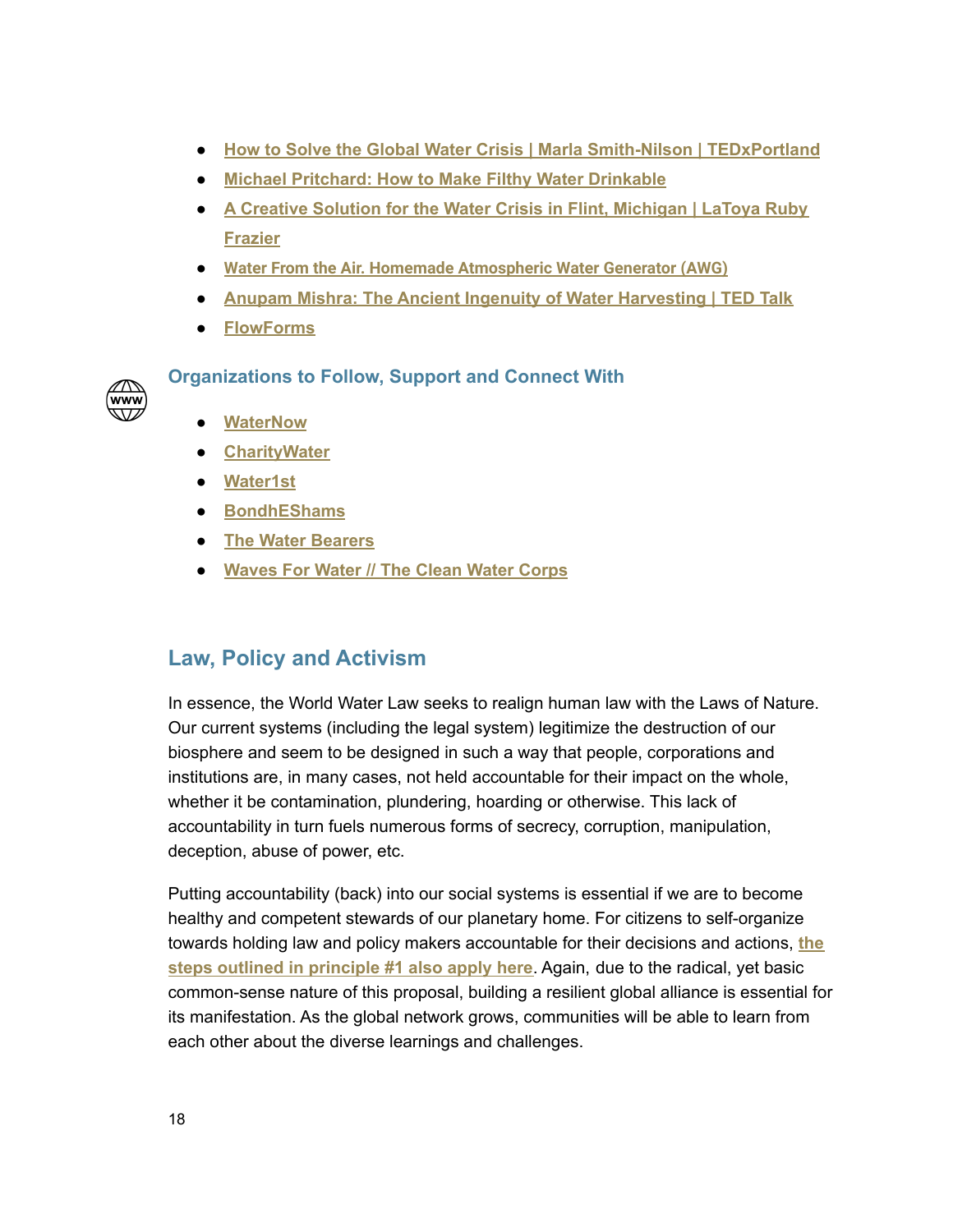

#### <span id="page-18-0"></span>**River Rights**

- **• [internationalrivers.org](https://www.internationalrivers.org/)**
- **• [rightsofrivers.org:](https://www.rightsofrivers.org/)** sign the Universal Declaration on The Rights of Rivers
- **• [ecojustice.ca](https://ecojustice.ca/quebec-river-legal-personhood-rights-of-nature/):** a closer look at how expanding the rights of nature could revolutionize how we protect species, ecosystems and biodiversity.

#### <span id="page-18-1"></span>**What Can I Do?**

Perhaps the first and foremost action is to self-educate about Water and the global movement that is coming together to protect and restore the Water as the foundational collective action for radical social and ecological healing and transformation. The fact that you're exploring this Resource Kit is already a great first step!

#### <span id="page-18-2"></span>**Some Key Questions We Need to Answer Together**

- What are the most effective and regenerative ways for accessing natural Water in rural villages?
- What are the best methods for mapping and cleaning up the Watersheds and Waterways?
- What are the most effective strategies and practices for large-scale reforestation and ecosystem restoration?
- Which cities and rural areas are managing their Water most effectively? How are they doing it?
- How can we amplify the power of Water ceremonies and blessings around the world?
- What are the best existing laws and policies across all nations that support or align with the World Water Law?
- How to best identify and expose the points of Water contamination?
- How can we test and monitor our local Waters?
- How can we transition most effectively from Water-intensive agriculture to Water-efficient agriculture?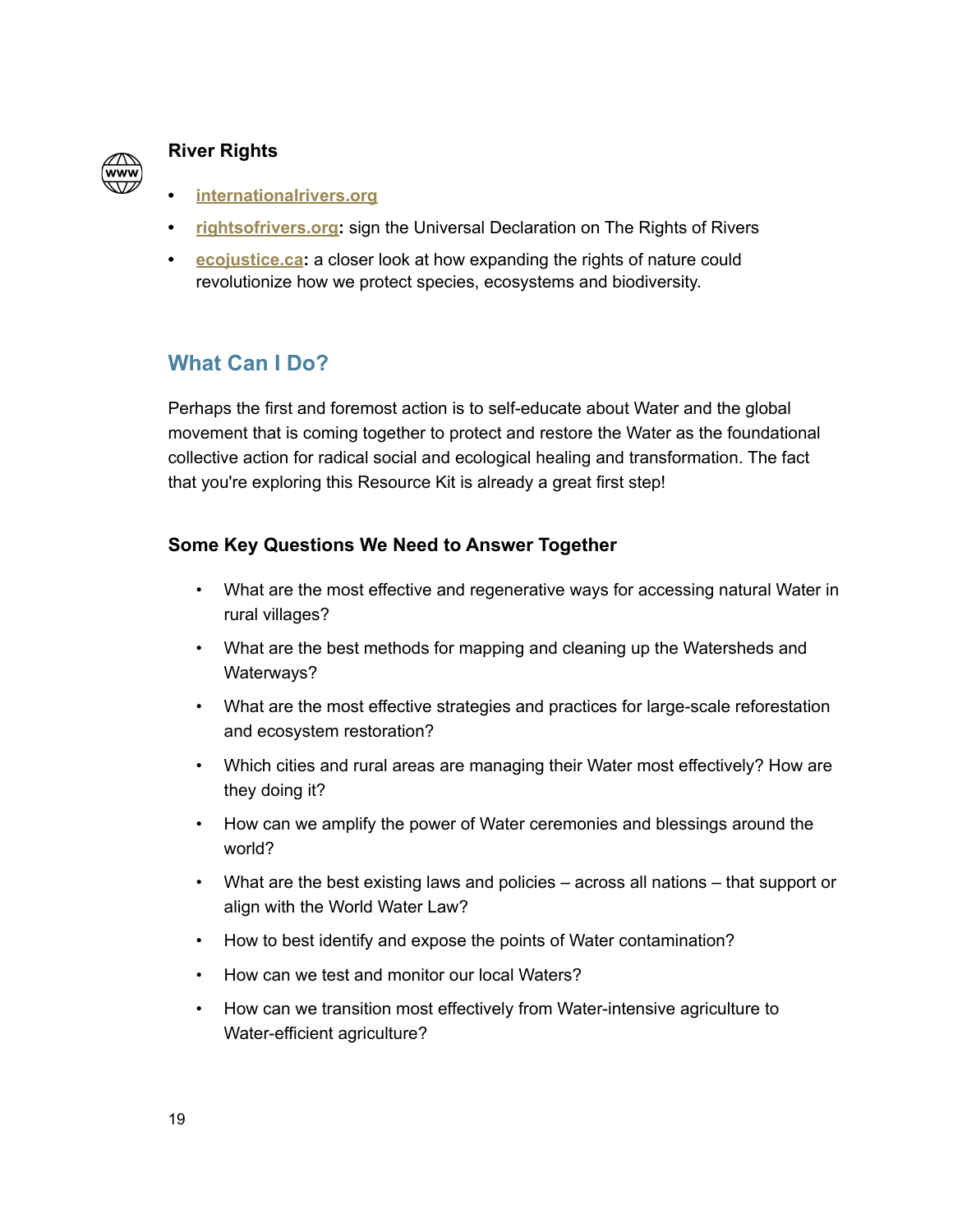- What are the most effective solutions for bringing natural, uncontaminated Water to rural villages in all climates?
- How can we create Watershed Stewardship Councils around the world?
- How can we strategically lobby our local and national governments and leaders at the most effective leverage points, to publicly endorse the World Water Law?
- How sustainable and environmentally friendly are
	- o Wells and boreholes?
	- o Desalination plants?
	- o Water-from-air devices?
		- o **[Visualization](https://youtu.be/db9dVFdBGtw) | Extraction of Water from the atmosphere**
		- o **Solar [Atmospheric](https://www.youtube.com/watch?v=C1G2oC2cuTw) Water Generators: The solution to fresh Water [scarcity](https://www.youtube.com/watch?v=C1G2oC2cuTw)**
		- o **[10.000](https://youtu.be/h8rQ5aHAnuE) liters of Water a day from the fog in Lima, Peru**

#### <span id="page-19-0"></span>**Remembering Where We Come From**

How can we, as individuals, find ways through which we can remember the sacredness of Water and how to cultivate *right relationship* with Water – as individuals, as communities and as a species?

#### <span id="page-19-1"></span>**Healing Our Relationship With Water…**



**We Are [Water](https://www.youtube.com/watch?v=W740g2Shb7s&t=63s)**

#### <span id="page-19-2"></span>**From Wisdom to Action**



The *Story of Stuff* project has created an excellent series of short animations outlining the ins and outs of our modern-day consumer culture. If you haven't already seen **[The](https://youtu.be/9GorqroigqM) [Story](https://youtu.be/9GorqroigqM) of Stuff**, it's an absolute must-see for anyone interested in understanding the consumerist catastrophe that human beings have co-created.



Watch **The Story of [Water](https://youtu.be/04jTleV0gK0)**

#### <span id="page-19-3"></span>**Calculate Your Water Footprint**

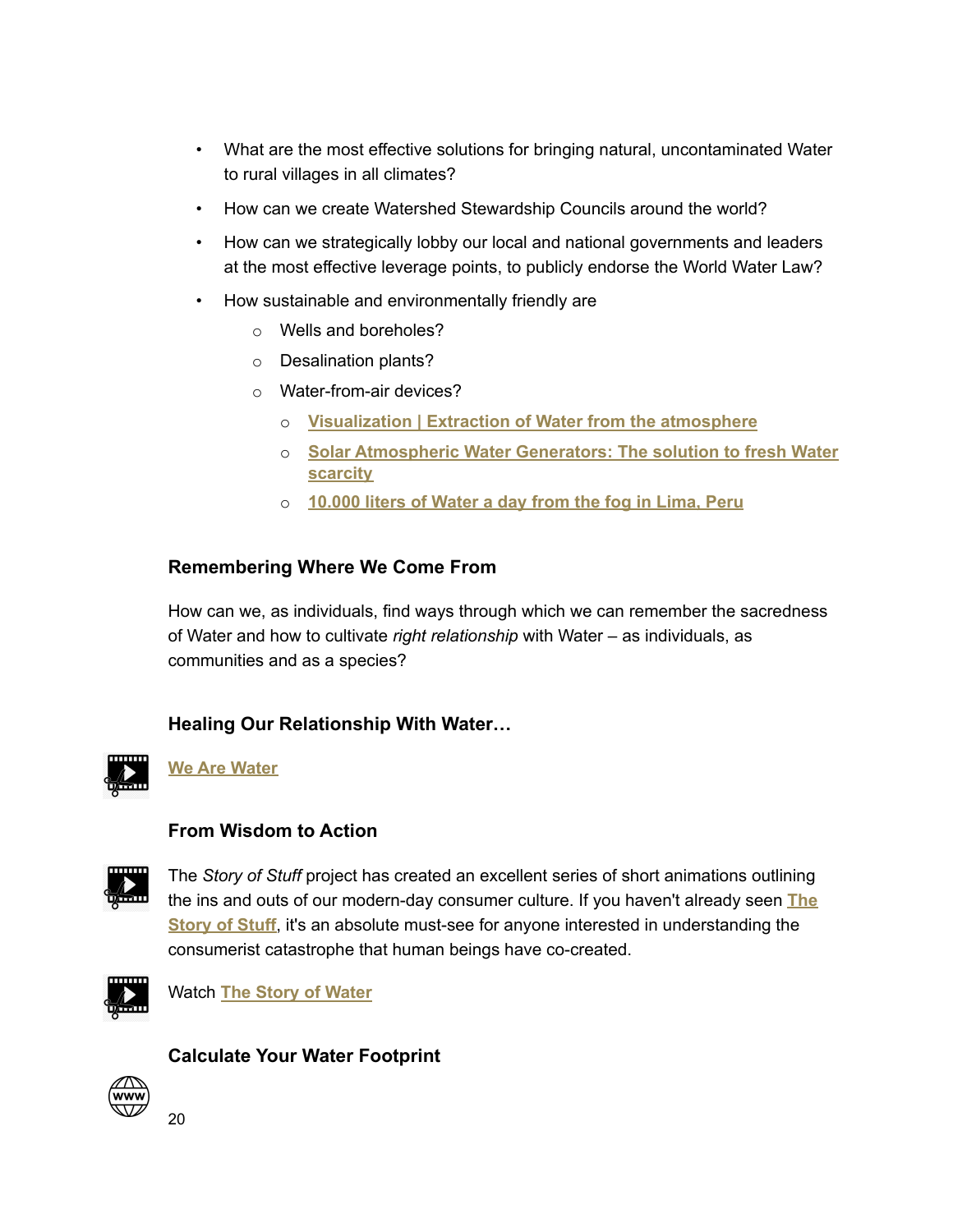- **What's Your Water Footprint: Water Footprint [Calculator](https://www.watercalculator.org/)** Water Footprints 101: the basics of water footprints, Educational Resources: teaching about water footprints, How to Save Water: tips for using less water.
- **Personal Water Footprint [Calculator](https://waterfootprint.org/en/resources/interactive-tools/personal-water-footprint-calculator/)** Based on your country of residence and your own consumption pattern, you will have a unique water footprint. Use the footprint calculator to assess your own water footprint.

#### **Tip for [Saving](https://www.flow.org.za/enable/water-saving-tips/) Water**



#### <span id="page-20-0"></span>**Taking Control of Your Drinking Water**

Today, whether you're drinking bottled Water or tap Water it's most likely to be contaminated with **a whole list of toxic [substances](https://www.healthandenvironment.org/environmental-health/environmental-risks/global-environment/water-quality)**. Watch **[Tapped](https://vimeo.com/208686476)** and **[EWG's](https://youtu.be/LYQLcTmJUNE) Tap Water [Standards](https://youtu.be/LYQLcTmJUNE)**. Fortunately, there are numerous ways to clean it. However, what we really need to focus on is how to not contaminate our Waters in the first place!

#### <span id="page-20-1"></span>**Make Your Own Water Filter**

- **[Easy](https://youtu.be/G6AwCiQ68KI)**
- **[Advanced](https://youtu.be/kazEAzGWuIc)**

For various Water tools this guide from **[Water](https://www.waterislife.love/resource-guide) is Life** is an excellent resource.

#### <span id="page-20-2"></span>**Finding the Best Possible Water in Your Area**

The Water we drink begins entering our bloodstream in about 5 minutes. At the molecular level, we are over 99% Water. This liquid can either be the foundation of our health or sickness depending on the quality. There is much debate about the best kind of Water to drink.

Often, we grow up being taught that Water straight from the earth is dangerous, yet all Water comes from nature. We do not create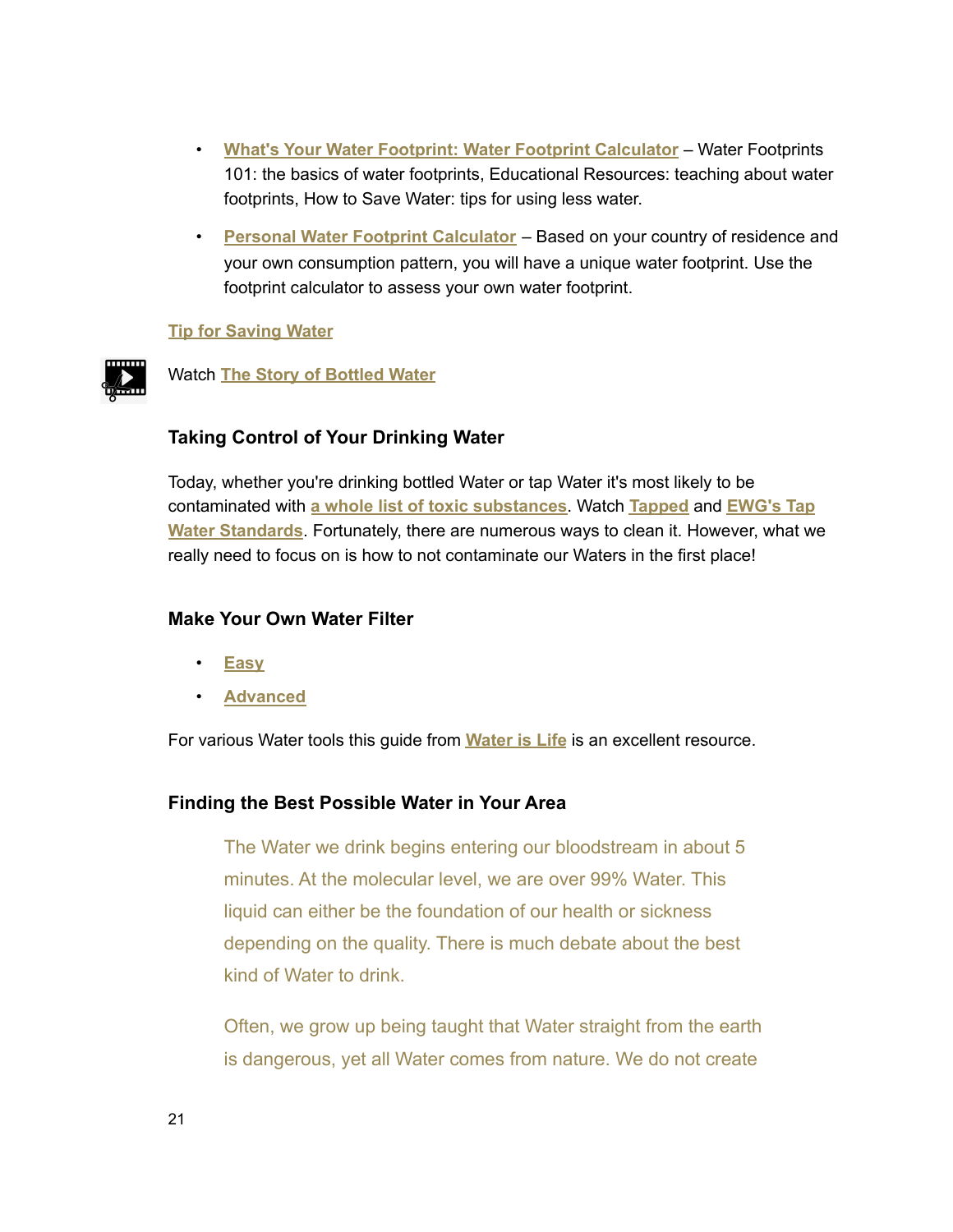Water. We just process it. Our ancestors gathered and drank unprocessed spring Water from nature.

Spring Water comes from aquifers deep underground. The power of spring Water is that it goes through the earth's natural filtration system. Sometimes, this means moving up through hundreds of thousands of feet of filtration material. It's hard to believe that a few feet in a Water machine could be better than that. Spring Water is also abundant in healthy minerals such as silica, magnesium and calcium and contains healthy microbes and probiotics. However, some springs are unfortunately contaminated due to things like fracking, so it is vitally important to make sure to test the spring before drinking from it.

~ From **[Findaspring.com](https://findaspring.com/why-spring-water/)**

To locate a spring nearest to you check out **[findaspring.com](http://www.findaspring.com)**. If you can't find a spring on their map they suggest: "Forest service maps typically have prolific springs indicated on them. Gaia GPS is a great mobile app which has the option of using a USGS topo map overlay. Searching for potential springs can be a really fun adventure."

**[Alternative](https://youtu.be/fXCcW8N9UT8) Water Options When You Can't Find or Get to a Spring**

#### <span id="page-21-0"></span>**Become a Water Steward**

- **What is a [Watershed?](https://youtu.be/5JKNznYHXso)**
- **Watershed management in [Bundelkhand,](https://youtu.be/EJE-Y_K_j9E) India**

#### <span id="page-21-1"></span>**World Water Law**

**Water Communities –** Join or initiate a local *Water Community* to connect with fellow local residents to organize and mobilize to implement the World Water Law at the local level and bioregional level. The *Water Labs* will evolve to offer a wealth of guidance and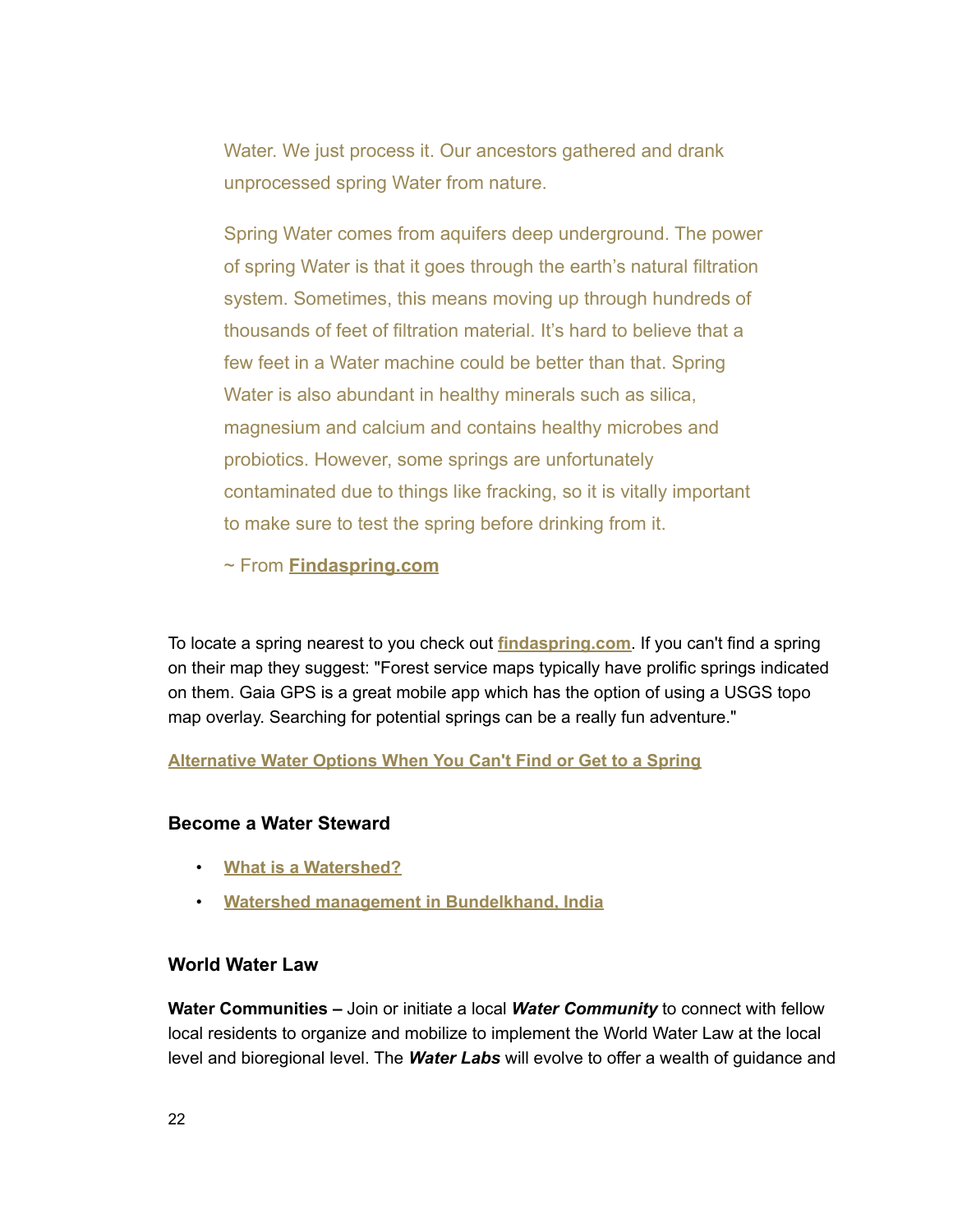resources including practical information and stories from existing communities and their successes and learnings.

#### <span id="page-22-0"></span>**Become a Water-wise Consumer:**

**Ways We Negatively Impact Water and What We Can Do About It**

#### <span id="page-22-1"></span>**Plastic Pollution and Waste**

Plastic pollution from discarded Water bottles, polystyrene coffee cups, grocery bags, synthetic clothing fiber and other waste breaks down into tiny bits of plastic no bigger than the period at the end of this sentence.

~ **[How Does Plastic Pollution Harm Water?](https://thewatershed.org/how-does-plastic-pollution-harm-water/)**, The Watershed **Institute** 



#### Watch:

- **• The Story of Plastic [\(Animated](https://youtu.be/iO3SA4YyEYU) Short)**
- **The Story of [Plastic](https://youtu.be/37PDwW0c1so)** (documentary trailer)
- **The Story of Plastic: Where Your [Recycled](https://youtu.be/urFZ5o0az_4) Plastic Ends Up**

#### **Solutions**



#### Watch**:**

- **The Story of Plastic: Manila's Zero Waste [Neighborhoods](https://youtu.be/N6rFLNvMqns)**
- **How to live a [zero-waste](https://www.goingzerowaste.com/blog/the-ultimate-step-by-step-guide-to-going-zero-waste) lifestyle**
- **Zero [Waste](https://www.zerowaste.com/zero-waste-home-guide/) Home Guide**
- **[Minimalism](https://www.becomingminimalist.com/minimalism-benefits/)**

#### <span id="page-22-2"></span>**Food**

The most environmentally friendly, compassionate and healthy diet is plant-based, organic local-grown food. Unfortunately, organic food (now renamed "non-toxic", with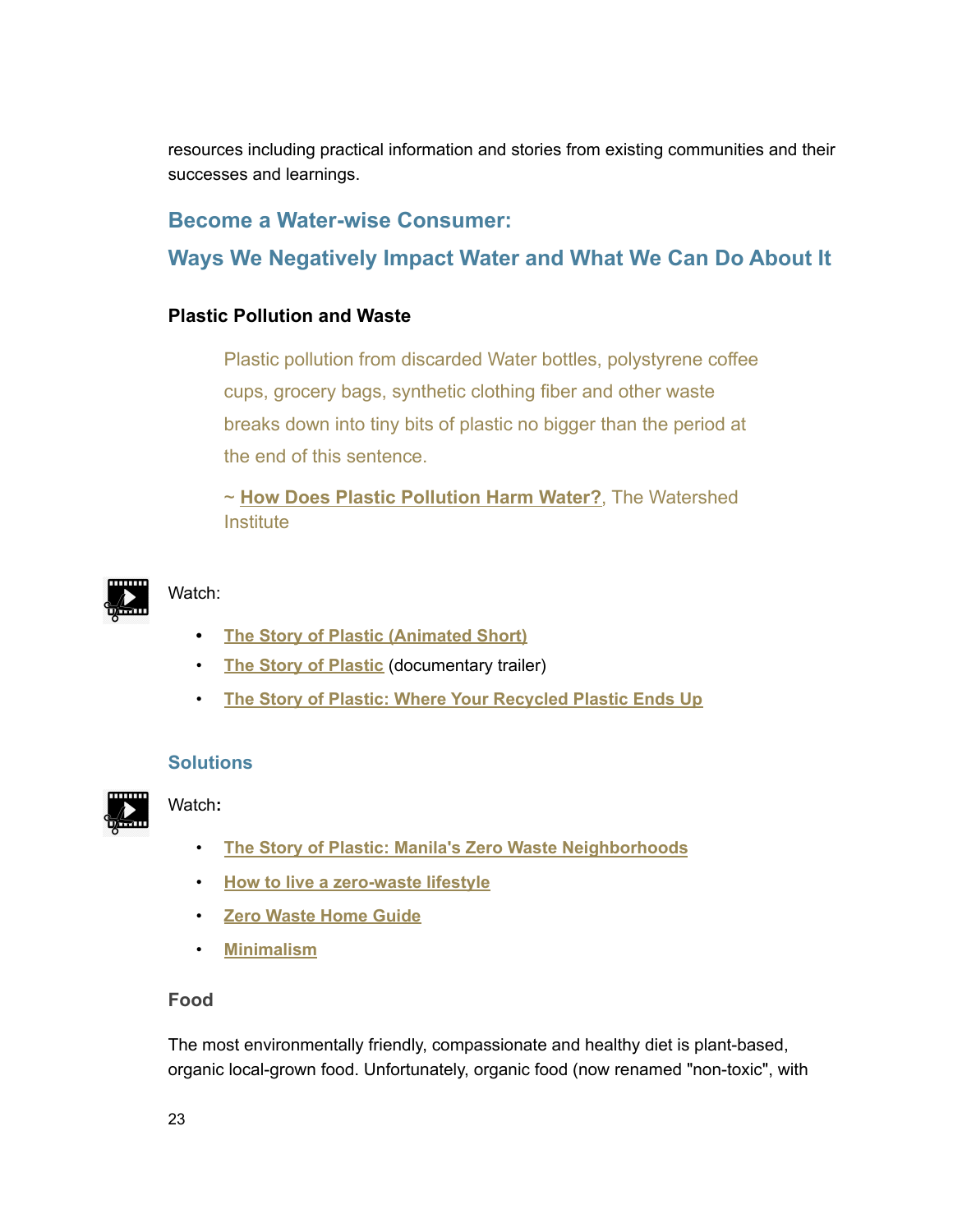"non-organic/toxic" foods soon to become illegal) is still quite costly and in many places hard to come by. [More coming soon…]

#### <span id="page-23-0"></span>**Clothing**

Most of us wear synthetic fabrics like polyester every day. Our dress shirts, yoga pants, fleeces and even underwear are all increasingly made of synthetic materials – plastic, in fact. But these synthetic fabrics, from which 60% of all clothing on earth is made, have a big hidden problem: when they're washed, they release tiny plastic bits – called microfibers – that flow down our drains, through Water treatment plants and out into our rivers, lakes and oceans by the billions.



A synthetic garment could release up to 1,900 microfibers when washed in a washing machine. Worse still, **[researchers](https://www.plymouth.ac.uk/news/pr-opinion/plastic-pollution-and-the-planet) at the University of Plymouth**, found that a 6 kg wash load could release more than 700,000 microfibers! Since some of these fibers aren't captured at the wastewater treatment facility due to their size and abnormal shapes, they end up in our oceans.



Which textile fabrics cause microplastic pollution when washed? **[Here's](https://ecowarriorprincess.net/2018/05/textile-fibres-cause-microfibre-pollution-washed-studies-reveal/) What the [Studies](https://ecowarriorprincess.net/2018/05/textile-fibres-cause-microfibre-pollution-washed-studies-reveal/) Reveal So Far**, EcoWarrior Princess



Watch **The Story of [Microfibers](https://www.youtube.com/watch?v=BqkekY5t7KY)**

#### **Solutions**

In response to this environmental issue, a German company called **[Guppyfriend](https://t.cfjump.com/9557/t/41684?Url=https%3a%2f%2fwww.floraandfauna.com.au%2fguppyfriend-washing-bag)** has developed laundry washing bags which it claims captures 99 percent of the fibers and is exclusively stocked at **[Patagonia](http://www.patagonia.com/product/guppyfriend-washing-bag/O2191.html)**. Last year, after a successfully funded **[Kickstarter](https://www.kickstarter.com/projects/879498424/cora-ball-microfiber-catching-laundry-ball) [campaign](https://www.kickstarter.com/projects/879498424/cora-ball-microfiber-catching-laundry-ball)**, the Rozalia Project's **[Cora](https://www.floraandfauna.com.au/cora-laundry-ball-yellow-1-ball) Ball** microfiber-catching laundry ball went into production and is now available for purchase.

These laundry bags and balls are of course short-term solutions until others are found (or created). But the best overall long-term solution? Avoid buying synthetic clothing and textiles and reach for those made from natural fibers instead.

#### <span id="page-23-1"></span>**Cleaning Products**

Whether it's conventional toothpaste or toilet cleaner, all "conventional" cleaning products today are riddled with all kinds of poisons that contaminate the Waters and the environment (oh yeah, your body too!).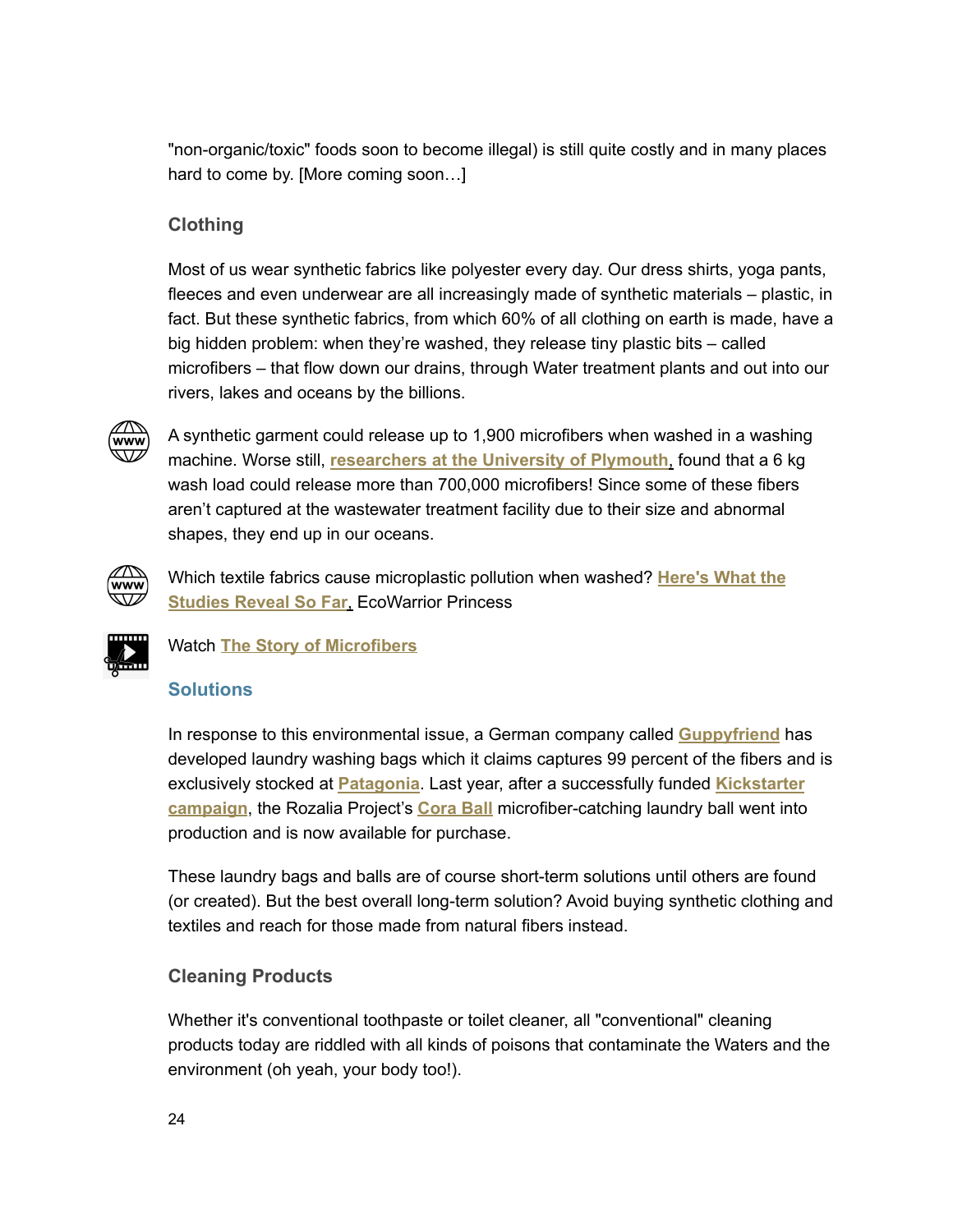#### **20 Diy Natural [Cleaning](https://youtu.be/7PJfpprBJy0) Recipes, Tips And Hacks That Actually Work!**



#### <span id="page-24-0"></span>**Cosmetics**

**Watch The Story of [Cosmetics](https://www.youtube.com/watch?v=pfq000AF1i8)**

**Watch The Story of [Microbeads](https://youtu.be/uAiIGd_JqZc)**

**Toxic [Sunscreen](https://youtu.be/wzJnM2xu-B8) and Healthy Sun Exposure**

**Reefs At Risk – Hawaii bans sunscreens with [oxybenzone](https://www.youtube.com/watch?v=aGP9loQ0dqs)**

**Solutions**

**[Beginners](https://youtu.be/B0otvi4FD-g) guide to zero waste natural beauty diy** | with 10 KEY ingredients

#### <span id="page-24-1"></span>**Home, Garden, Greywater and Rain Harvesting**



Watch **India's Water Revolution #6: Urban [Mega-Drought](https://youtu.be/AvV-L8MdhO4?list=PL9L_PmhqnHH5K3pR5STzR_F1LYDo_XJ77) Solutions**

Explore **RainWater [Harvesting](https://www.harvestingrainwater.com/) for Drylands and Beyond by Brad Lancaster**

**[Permaculture](https://list.permaculturewomen.com/water) Women – Water**



Here's an extensive selection of videos to build your own **rainwater [harvesting](https://www.youtube.com/results?search_query=water+harvesting+system+for+home) system.**

**Creating a Home [GrayWater](https://youtu.be/PBMpaWq4EKE) System** – Trathen Heckman takes us on a step-by-step tour of how to make a safe, ecological and legal suburban home graywater system.

#### <span id="page-24-2"></span>**Children's Stories About Water**



**We Are Water [Protectors](https://youtu.be/jqWTouyaQ-8) by Carole Lindstrom READ ALOUD ~RING AROUND [RONINA~](https://youtu.be/jqWTouyaQ-8)**



#### <span id="page-24-3"></span>**Interesting Tools**

**River [Runner](https://river-runner.samlearner.com/)** – Click to drop a raindrop anywhere in the contiguous United States and watch where it ends up. (Try typing Crestone, Colorado and see if you can spot a dysfunctional human system.)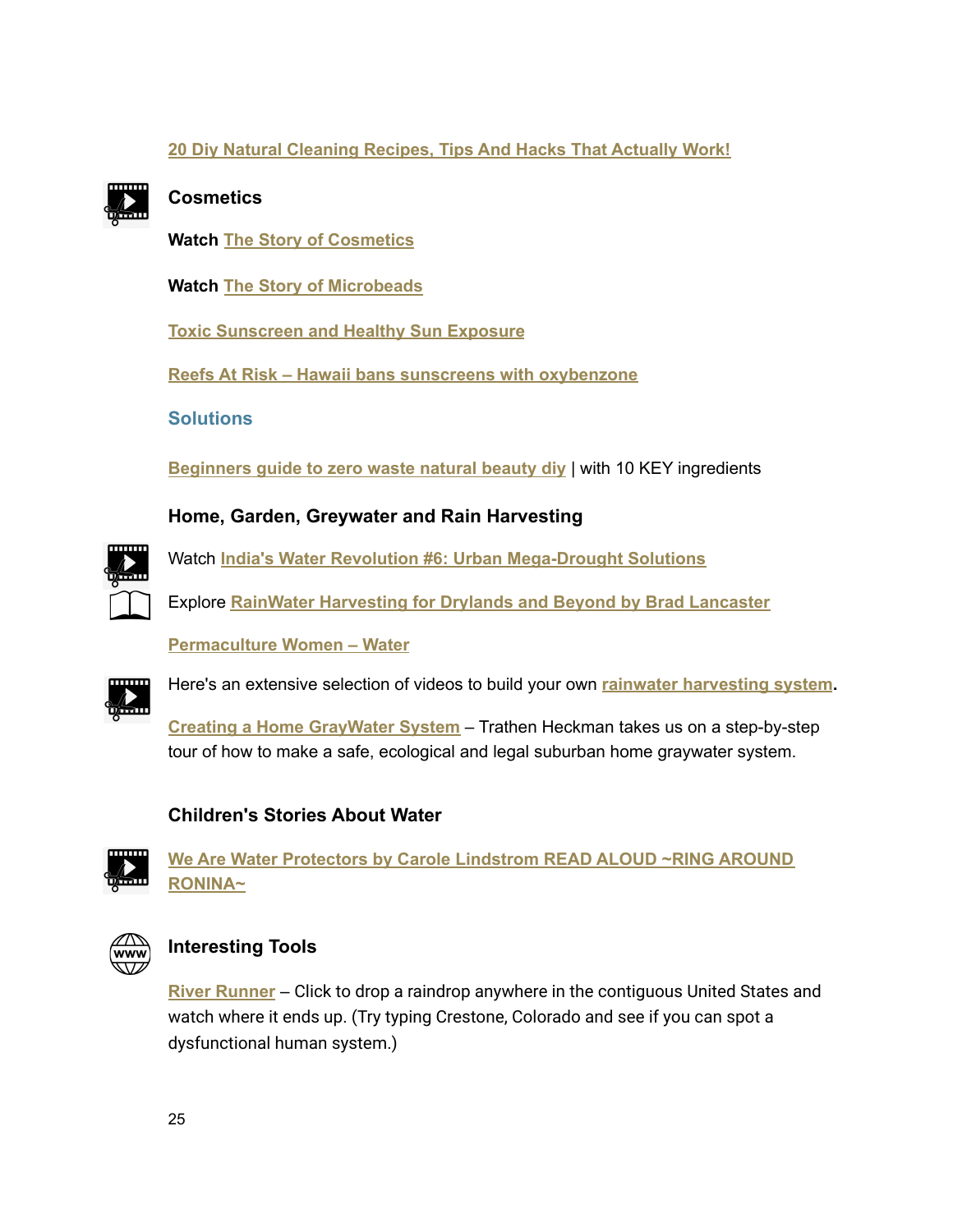**Model My [Watershed](https://modelmywatershed.org/)** – Explore mapped layers, such as streams, land cover, soils, boundaries and observations, using the layer selector in the lower left of the map.

**[StormWater](https://www.esf.edu/ere/endreny/GICalculator/RunoffHome.html) Runoff Calculator –** This calculator allows you to simulate the effects that installing a **rain [garden](https://www.esf.edu/ere/endreny/GICalculator/RainGardenIntro.html)**, a type of green infrastructure, could have on stormwater runoff from your property.

#### <span id="page-25-0"></span>**Women Stewards and Gender Awareness**

**[Resources](https://www.womenandrivers.com/resources) for Women and Rivers**: *A Gender Guide for Organizations Campaigning for Rivers*: this guide was created as a tool to help organizations strengthen their gender practice and encourage campaigning in ways that are gender-responsive in the interests of both women and men; *Rivers and Women Congress*: a summary of 100 women from 30 countries gathered to celebrate the fundamental role women play in defending and stewarding freshwater resources and to spur collective action to challenge the deep-rooted, gender inequities that women face in safeguarding rivers and river ecosystems; *Women and Rivers Report*: Spotlights women's achievements in Water decision-making and river governance and the major barriers to their leadership and "visible" participation.

#### <span id="page-25-1"></span>**Youth and Children**

#### <span id="page-25-2"></span>**Educational Resources for Teachers and Students**



**Cool [Australia](https://www.coolaustralia.org/) ~ [Blue](https://bluethefilm.org/) The Film:** *Blue* is a feature documentary film charting the drastic decline in the health of our oceans. With more than half of all marine life lost and the expansion of the industrialization of the seas, the film sets out the challenges we are facing and the opportunities for positive change. Blue changes the way we think about our liquid world and inspires the audience to action.

Watch **Blue The Film [trailer](https://vimeo.com/217951375) and other clips**



- **Early [Learning](https://www.coolaustralia.org/unit/blue-film-early-learning/)**
- **Inquiry ~ [Foundation](https://www.coolaustralia.org/unit/blue-film-inquiry-foundation/)**
- **[Inquiry](https://www.coolaustralia.org/unit/blue-film-inquiry-foundation/) ~ [Years](https://www.coolaustralia.org/unit/blue-film-inquiry-years-1-2/) 1 & 2**
- **[Inquiry](https://www.coolaustralia.org/unit/blue-film-inquiry-foundation/) ~ [Years](https://www.coolaustralia.org/unit/blue-film-inquiry-years-3-4/) 3 & 4**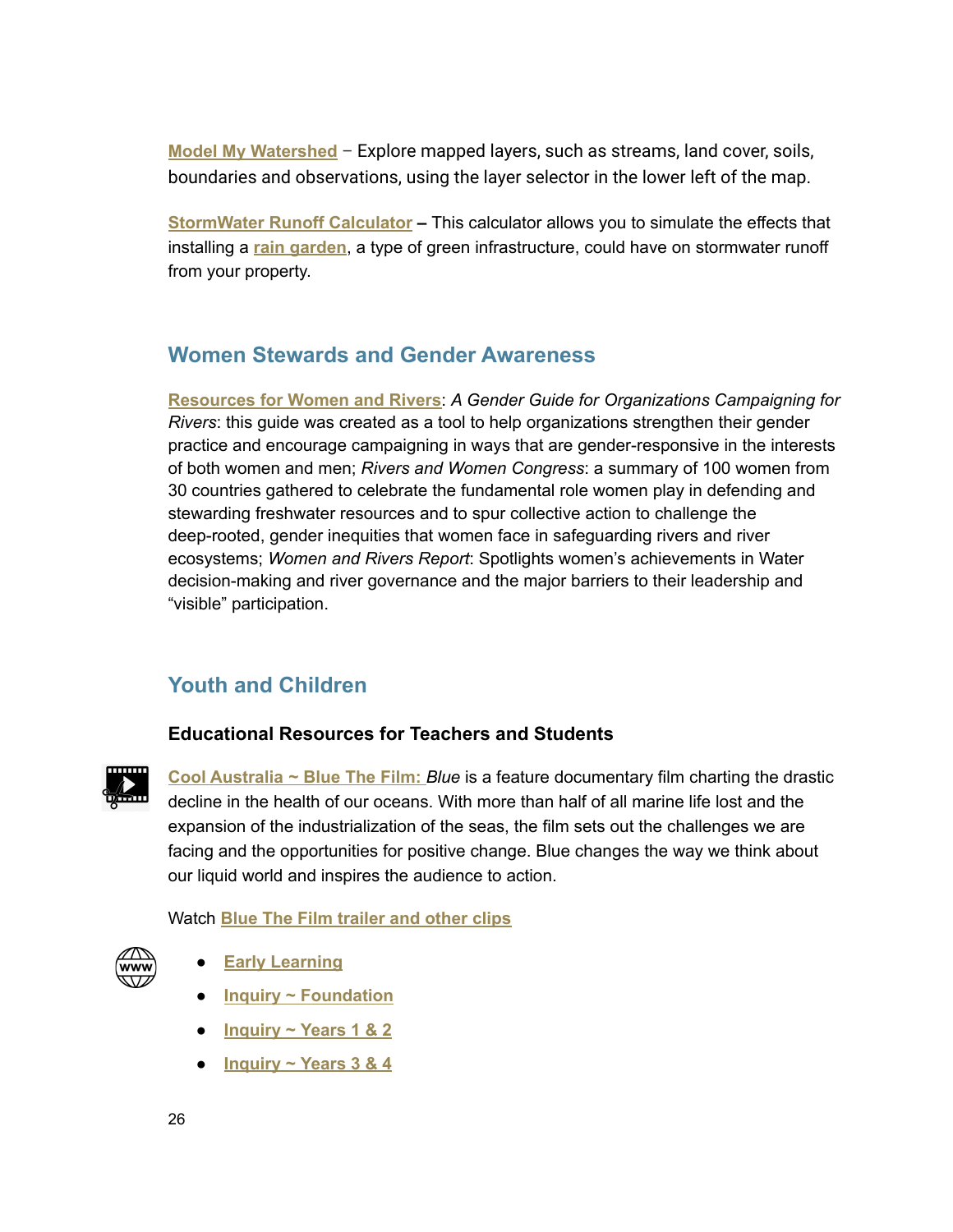- **[Inquiry](https://www.coolaustralia.org/unit/blue-film-inquiry-foundation/) ~ [Years](https://www.coolaustralia.org/unit/blue-film-inquiry-years-5-6/) 5 & 6**
- **[Geography](https://www.coolaustralia.org/unit/blue-film-geography-year-7/) ~ Year 7**
- **[Science](https://www.coolaustralia.org/unit/blue-film-english-years-7-8/) ~ Years 7 & 8**
- **Secondary [Mathematics](https://www.coolaustralia.org/unit/blue-film-secondary-mathematics-years-7-10/) ~ Years 7 to 10**
- **[English](https://www.coolaustralia.org/unit/blue-film-english-years-9-10/) ~ Years 9 & 10**
- **[Science](https://www.coolaustralia.org/unit/blue-film-science-years-9-10/) ~ Years 9 & 10**
- **Take 3 For The Sea – [Project-based](https://www.coolaustralia.org/unit/take-3-for-the-sea-project-based-learning-years-4-to-6/) Learning – Years 4 to 6**
- **Take 3 For The Sea – [Project-based](https://www.coolaustralia.org/unit/take-3-for-the-sea-project-based-learning-years-7-to-10/) Learning – Years 7 to 10**
- **School Programs | The [Watershed](https://thewatershed.org/school/) Institute**

**Water Education [Resources](https://www.watercalculator.org/educational-resources/) | Water Calculator**

**[Re-Earth](https://fliphtml5.com/bookcase/jaxfx) Initiative** – Water Resources (6 Languages)

**Teacher and Education [Resources](https://mmsd.com/what-we-do/education/water-education-resources) | MMSD**

**Clean Water Education [Partnership](https://nc-cleanwater.com/) (CWEP)**

**Stanford ~ Dive in Water [curriculum](https://dloft.stanford.edu/sites/g/files/sbiybj8036/f/dive_in_water_curriculum.pdf)**

**Institute for Humane [Education](https://humaneeducation.org/) ~ [Whole-Systems](https://www.humaneeducation.org/wp-content/uploads/2020/06/TSG_Student-Version_Final.pdf) Solutionary Education [Guidebook](https://www.humaneeducation.org/wp-content/uploads/2020/06/TSG_Student-Version_Final.pdf)**

**[ipjc.org/Water-resources](https://www.ipjc.org/water-resources/):** educational resources for youth, videos and lists of books for protection, conservation, education and management of Water.

**[amigosbravos.org/environmental-education-resources](https://www.amigosbravos.org/environmental-education-resources/):** Many resources for educating youth and adults about climate change, dams, fracking, program planning for youth, children's resources, restoration tools, community building and Water quality monitoring.



#### <span id="page-26-0"></span>**Animals and Water**

**How Wolves [Change](https://youtu.be/ysa5OBhXz-Q) Rivers**

**How Whales [Change](https://youtu.be/M18HxXve3CM) Climate**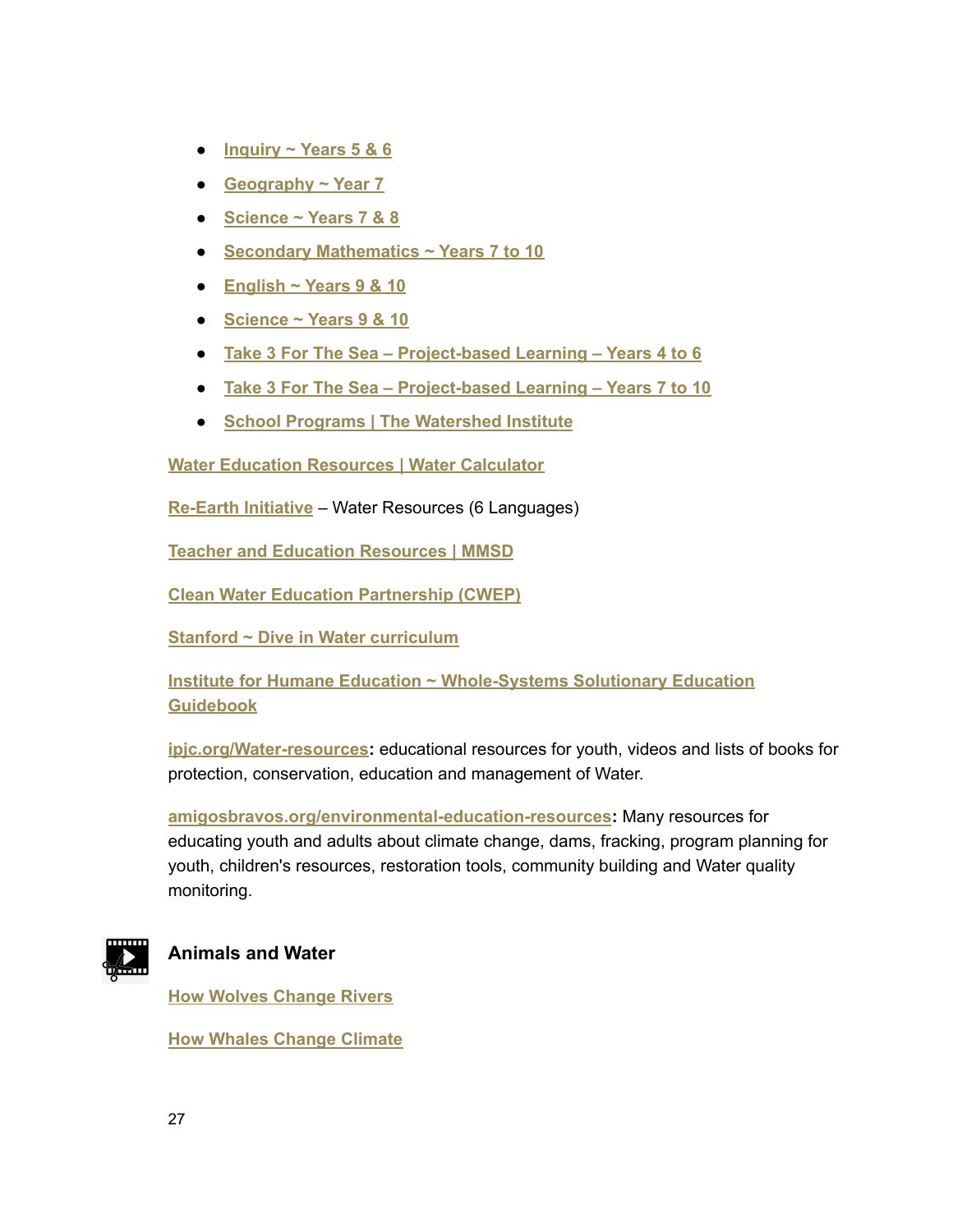#### <span id="page-27-0"></span>**Water Advocacy**

- <span id="page-27-1"></span>● Join the **Global [Alliance](https://www.worldwatercommunity.com/join-the-global-alliance-for-a-world-water-law/) for a World Water Law**
- <span id="page-27-2"></span>● Join the **World Water [Community](https://www.worldwatercommunity.com/)**
- Share and promote this Toolkit
- Start or join a local Water community-based initiative
- Fill out and share the World Water Survey (to come)
- <span id="page-27-4"></span><span id="page-27-3"></span>● Explore and share content from the **World Water Law [Media](https://www.dropbox.com/s/lkf7o2cov7ewuuj/OVERVIEW~MEDIA%20KIT.pdf?dl=0) Kit**

#### **Water Network Online Platforms**

- **World Water [Community](https://www.worldwatercommunity.com/)**
- **The Water [Network](https://thewaternetwork.com/)**
- **River [Network](https://www.rivernetwork.org/)**
- **The Source [Directory](https://www.thesourcedirectory.org/)**



#### <span id="page-27-5"></span>**Books**

<span id="page-27-6"></span>**[Quench](https://drdanacohen.com/book/)** by Gina Bria and Dana Cohen



#### **Courses**

- **[Navigating](https://waterislife.teachable.com/p/water-empowerment-7-day-crash-course) the Waters ~ A 7 Day Mini Course on What to Drink, What Not to [Drink,](https://waterislife.teachable.com/p/water-empowerment-7-day-crash-course) and Why ~ Water is Life**
- **Internal Oceans ~ A [Guardian's](https://waterislife.teachable.com/p/internal-oceans) Manual for your Body of Water. Mapping the [Landscape](https://waterislife.teachable.com/p/internal-oceans) of Inner Hydrology ~ Water is Life**
- **Local Water Solutions for Global Challenges ~ [GaiaEducation.org](https://www.gaiaeducation.org/elearning-programmes/local-water-solutions-for-global-challenges/)**